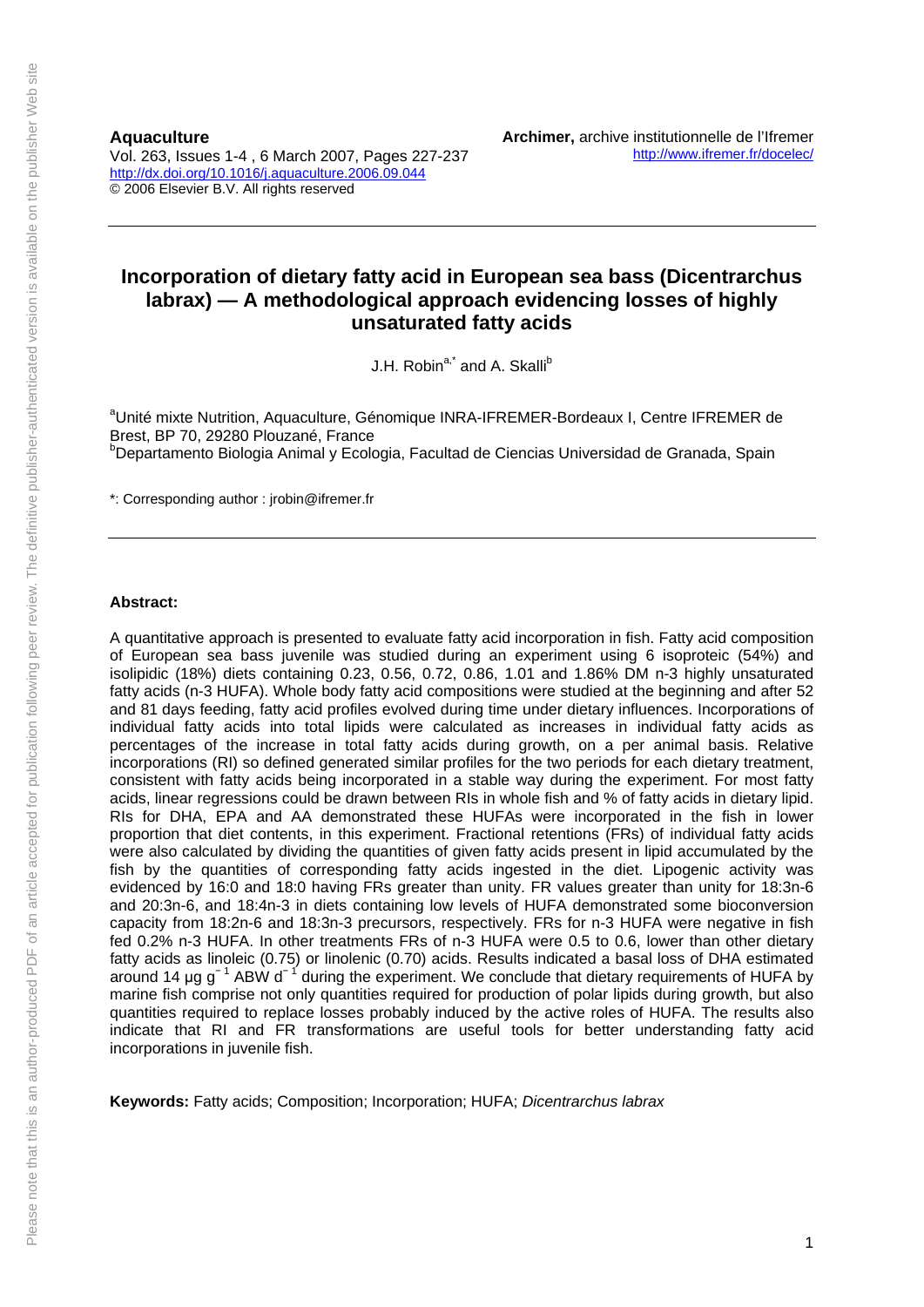### **Introduction**

There is increasing pressure on the world's supply of marine fish meal and oil due to limited global catch fisheries and also to the important development of aquaculture . It is, therefore, crucial for an environmentally sustainable development of aquaculture which spares limited marine resources by substituting alternatives to fish meals and fish oils (Naylor et al., 2000). Using vegetable products instead of marine products in fish diets reduces the dietary input of n-3 highly unsaturated fatty acids (HUFA) to farmed fish, with two main consequences : a possible reduction in fish growth related to species needs; a decrease in the content of these essential fatty acids in fish, which have a beneficial impact on consumer health (Connor, 2000). An optimistic view is to consider that fish have the ability specifically to retain n-3 HUFA (Powell, 2003). This idea is supported by extensive fatty acid analyses of fish which have established that levels of n-3 HUFA (as percentages of total FA) in fish liver or muscle are generally higher than in the diet used to feed the fish (Kalogeropoulos et al., 1992; Bell et al., 2004; Izquierdo et al., 2005; Mourente et al. 2005a). However, the precise relationship between the FA composition of fish feeds and the FA composition of farmed fish must be clarified in order to fully comprehend such observations.

When various dietary treatments are applied to fish, the fatty acid composition of the fish changes in response to that of the diet and tends to mimic that of the diet (Hardy et al., 1987). However, it is difficult to drawn secure conclusions on the ways in which fatty acids are utilised used by fish from direct observations of fatty acid profiles alone. Robin et al. (2003), using a mathematical model, observed that the fatty acid composition of fish muscle can be interpreted as the result of the dilution of neutral lipids initially present in the fish by those incorporated during growth. Such a dilution hypothesis was reinforced with additional data on various fish tissues by Jobling (2004). Thus, there is an influence of the initial composition of the fish at the beginning of an experiment on the fatty acid composition of the fish after a given feeding period. It is self evident that this influence of initial fatty acid composition must be considered if we are to understand properly how fatty acids are incorporated into fish during a feeding experiment and how the final fatty acid composition of the fish relates to that of the diet.

Skalli and Robin (2004) studied the n-3 HUFA requirement of European sea bass by feeding them six diets differing in their fatty acid contents with a gradient in n-3HUFA. The present study details whole body fatty acid composition of these fish sampled before and after 52 and 81 days of feeding. We use the data here to evaluate a mathematical approach to fatty acid incorporation integrating a dilution hypothesis, termed Relative Incorporation (RI). The Fractional Retention (FR) of fatty acids, i.e. the amounts of fatty acids appearing in the fish during a feeding experiement compared to the amounts ingested by the fish were also calculated. The two methods were compared.

### **Materials and methods**

 A detailed protocol of the experiment used for the mathematical approach to be described was published by Skalli and Robin (2004). European sea bass (*Dicentrarchus labrax*) juveniles, of 14.4 g  $\pm$  0.1 mean initial body weight, were randomly distributed in 18 tanks of 75 l (32 fish per tank). The water temperature during the experiment ranged between 21 and 22 °C and the flow rate was  $0.6 \text{ l min}^{-1}$ . A 12/12 h light/dark cycle was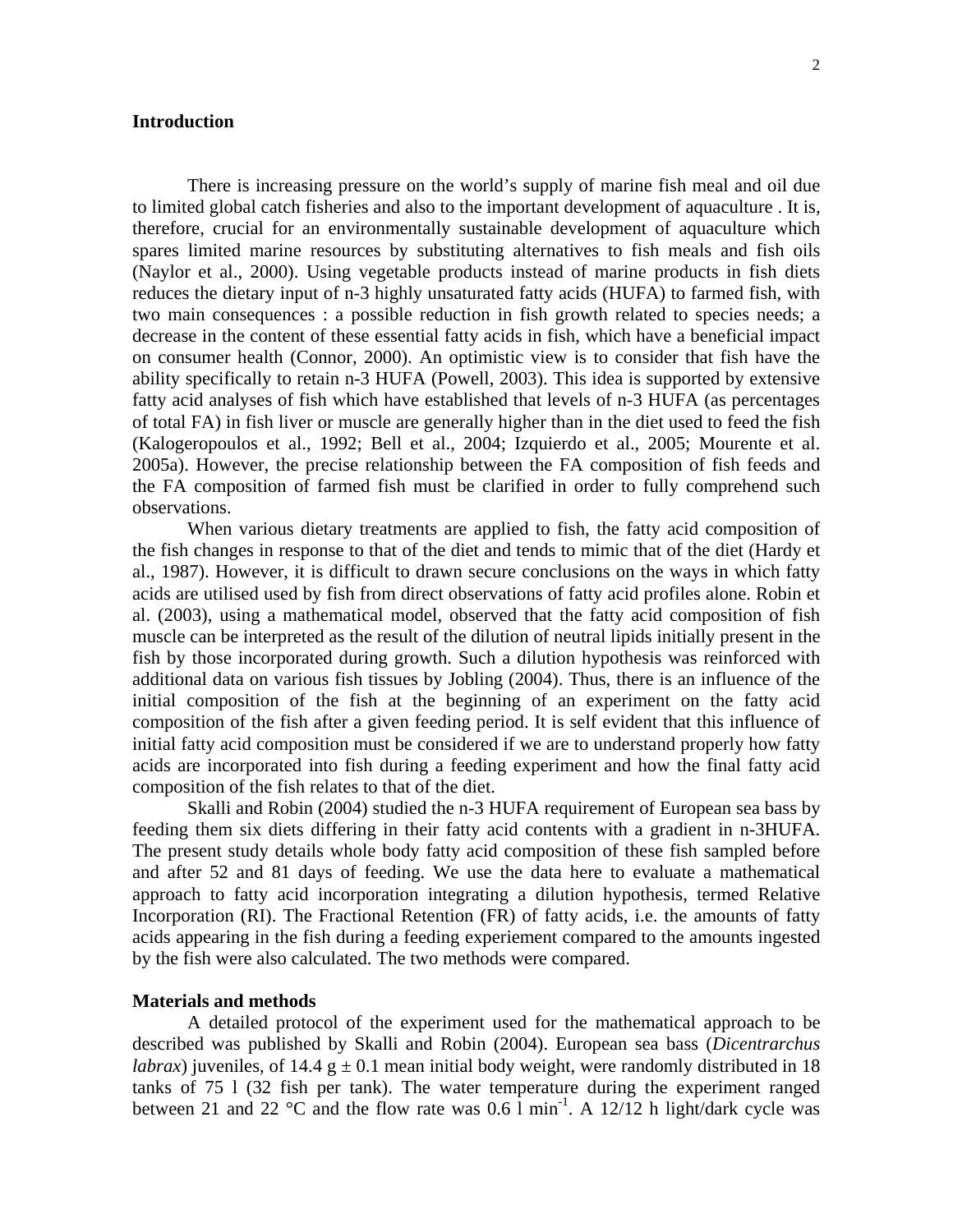adopted. Six experimental diets, containing 0.23, 0.56; 0.72, 0.86, 1.01 and 1.86 % DM n-3 highly unsaturated fatty acids (n-3 HUFA) were randomly allotted in triplicate. Fish were fed by hand to visual satiety in four meals per day. Tanks were equipped with central bottom screens with a mesh size lower than diet size to ensure that meals were completely eaten. Feed intake was recorded during the first part of the trial (52 days). Each fish group was weighed every 2 weeks and fish were fasted one day before each measurement. At day 52 (period 1), 16 fish tank were removed from each tank. The remaining weighed fish were

on - grown in the same tanks and under the same conditions until day 81 (period 2). The six experimental diets were isoproteic and isolipidic containing 54% crude protein and 18% crude fat and differed only by the oil blend (8.8% DM). The major protein source was of vegetable origin (lupin meal, corn gluten) in order to reduce the n-3 HUFA content of the basal diet. The first diet (Diet 1) contained rapessed oil as the only added lipid source. In the remaining 5 diets rapessed oil was gradually replaced by a fish oil blend. The fish oil blend had a DHA/EPA ratio near 1.5, similar to diet 1, ensuring that this ratio was constant for each diet. The fatty acid compositions of the six diets are shown in the Results (Table 3).

### *Sampling*

 At the beginning of the growth trial, 15 fish from an initial pool of fish were sampled and frozen for analyses of whole body composition. At the end of each period, the same protocol of slaughter was followed for each tank, with fish being fasted 24 h before slaughter. Five fish per tank were removed for comparative carcass analyses and fatty acid retention calculations.

# *Analytical methods*

 Composition analyses of diets and chemical composition of whole body were described in Skalli and Robin (2004). Whole fish were ground frozen and a representative portion was homogenised before analysis (immediately in the case of lipids). Lipid extraction (in duplicate per tank, 4 replicates for the initial fish) was performed according to Folch et al. (1957), chloroform being replaced by dichloromethane. Known quantities of lipid sub-samples were used to prepare fatty acid methyl esters (FAME). FAME were prepared after saponification according to Christie (2003), non-saponifiable materials being removed and acidified fatty acids then extracted and weighed before methylation with hydrogen chloride in methanol. To ensure accuracy of fatty acid analyses, other subsamples of total lipid were transmethylated according to Morrison and Smith (1964), a known quantity of (tricosanoic acid) being added prior to transmethylation to quantify FAME by internal standardisation by GLC. FAME were separated by GLC (Auto-system Perkin-Elmer with a flame ionisation detector, BPX 70 capillary column : 25 m x 0.22 mm i.d. x 0.25 µm film thickness ; split-splitless injector, with helium as carrier gas). The injector and detector temperatures were, respectively, 220 and 260 °C. Initial temperature of the oven was 50 °C, which increased to 180 °C by increments of 15 °C/min, maintained for 5 min, then increased to 220  $\degree$ C by increments of 3  $\degree$ C/min. Data acquisition and processing were carried out by connecting the GLC to a PE Nelson computer. The individual fatty acid methyl esters were identified by comparing the retention times with authentic standard mixtures. Each chromatogram were visually controlled on the computer with amplification of the baseline in order to control peak shape and quality of integration by the computer program. Samples were re-injected when any abnormality of the base line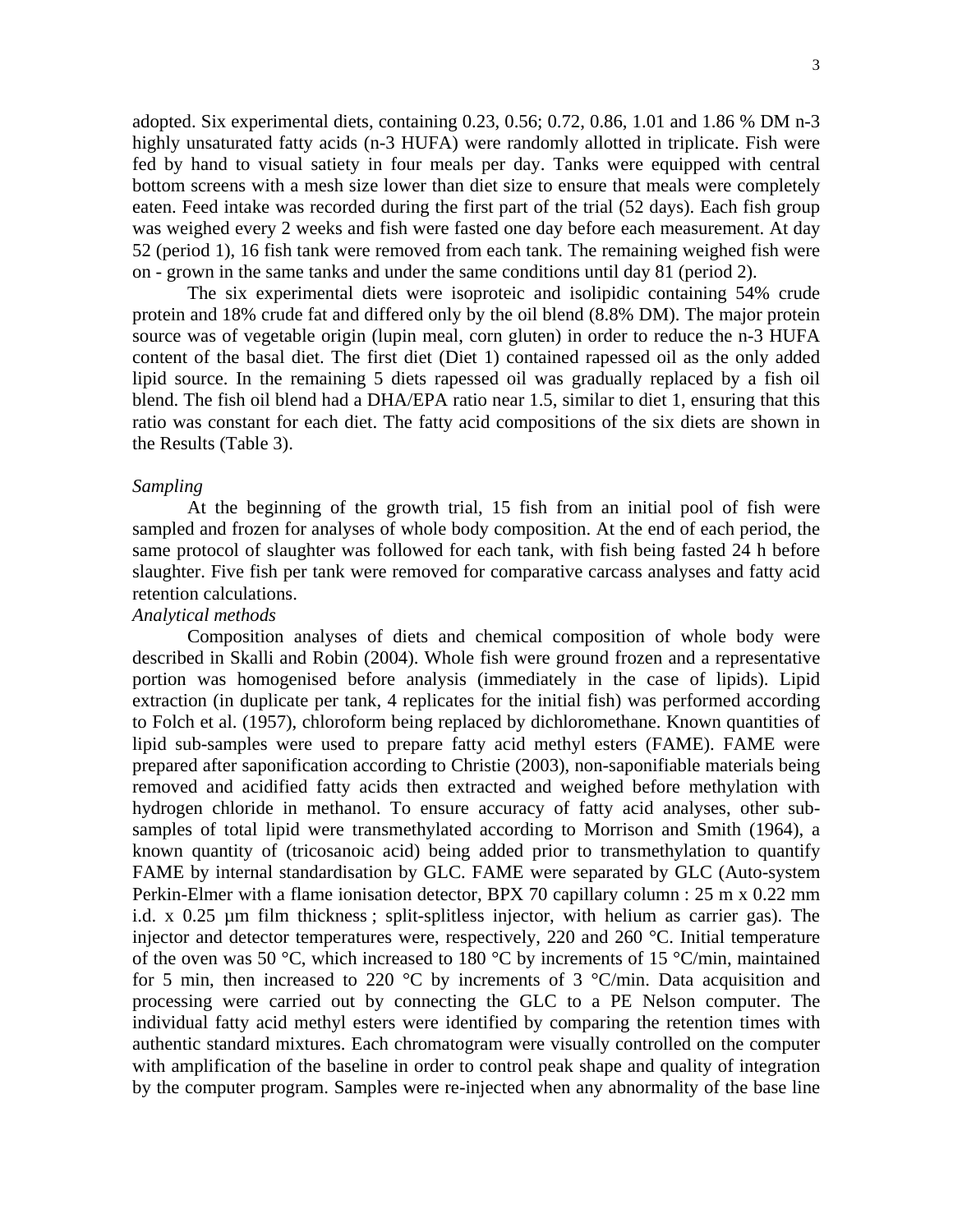was observed. The results of individual FA composition were expressed as percent of total identified FA methyl esters.

### *Mathematical and Statistical analysis*

The Relative Incorporation (RI) index was used in a previous study on seabream larvae (Robin and Vincent, 2003). Considering the dilution model (Robin et al., 2003), fatty acid incorporation can be evaluated for each fatty acid (i) by a Relative Incorporation value (expressed as a percentage) following the formula 1:

# $RIi = [(FAi_t \times Q_t) - (FAi_o \times Q_o)] / (Q_t - Q_o) \times 100$

Where FA is the percentage of the fatty acid i in total lipid at initial time 0 (FAio) and after a given feeding time t (FAit) and Q represents the total quantity of all fatty acids in whole body in initial time 0 fish (Qo) and fish at time t (Qt).

Quantities (Q) were calculated as: the % of total FA in total lipid  $\times$  the % of total lipid in whole fish wet weight  $\times$  the mean fish weight per tank. RIs of fatty acids were computed for each sample (after the two periods) relatively to mean value of samples taken at the beginning of experiment.

 Mean values of replicated analyses per sample of each tank were used for lipid content and % FA compositions, as no influence of analytical error was observed in nested ANOVA. Measuring the percentages of total fatty acids in total lipids by either the two methods used (weight ratio of saponified FA, or internal standardisation) indicated higher analytical variability than tank or treatment variability. The only common trend observed with these methods was a lower ratio in fish sampled at time 0 compared to samples at other times. Therefore, mean values of % of total FA in total lipid were used for quantification, these being 71.4% in initial fish and 81.4% for the others. From these data, RI was calculated for each fatty acid in percent of the increase in total fatty acids per fish.

 A Fractional Retention (FR) value (expressed as a fraction) was also calculated as quantities of individual fatty acids incorporated by the fish (calculated as above) divided by the quantity of same fatty acid ingested during the same period, i.e. the quantity of this fatty acid per g diet  $\times$  quantity of diet distributed in the tank. FRs were calculated only for the first period as population changes induced by sampling precluded its calculation for the second period.

 All data were subjected to one-way analysis of variance to test the effects of experimental diets. Percentage values were normalized by arcsin-cubic root transformation before statistical evaluation. When significant (P<0.05) differences were detected, the Newman Keuls test was used to rank the groups. The data are presented as mean  $\pm$  S.E. of the replicate groups. Comparison of composition between the two periods was performed using a 2 way ANOVA.

# **Results**

 Growth results were detailed in Skalli and Robin (2004). Briefly, wet weight increases ranged from 70 to 87% of the initial weight during the first period and from 121 to 144% of the initial fish at the end of the experiment. Fish fed diet 1 had a significantly lower growth (DGI =  $0.89$ ) than those fed diets 3 to 6 (DGI from 1.00 to 1.03). No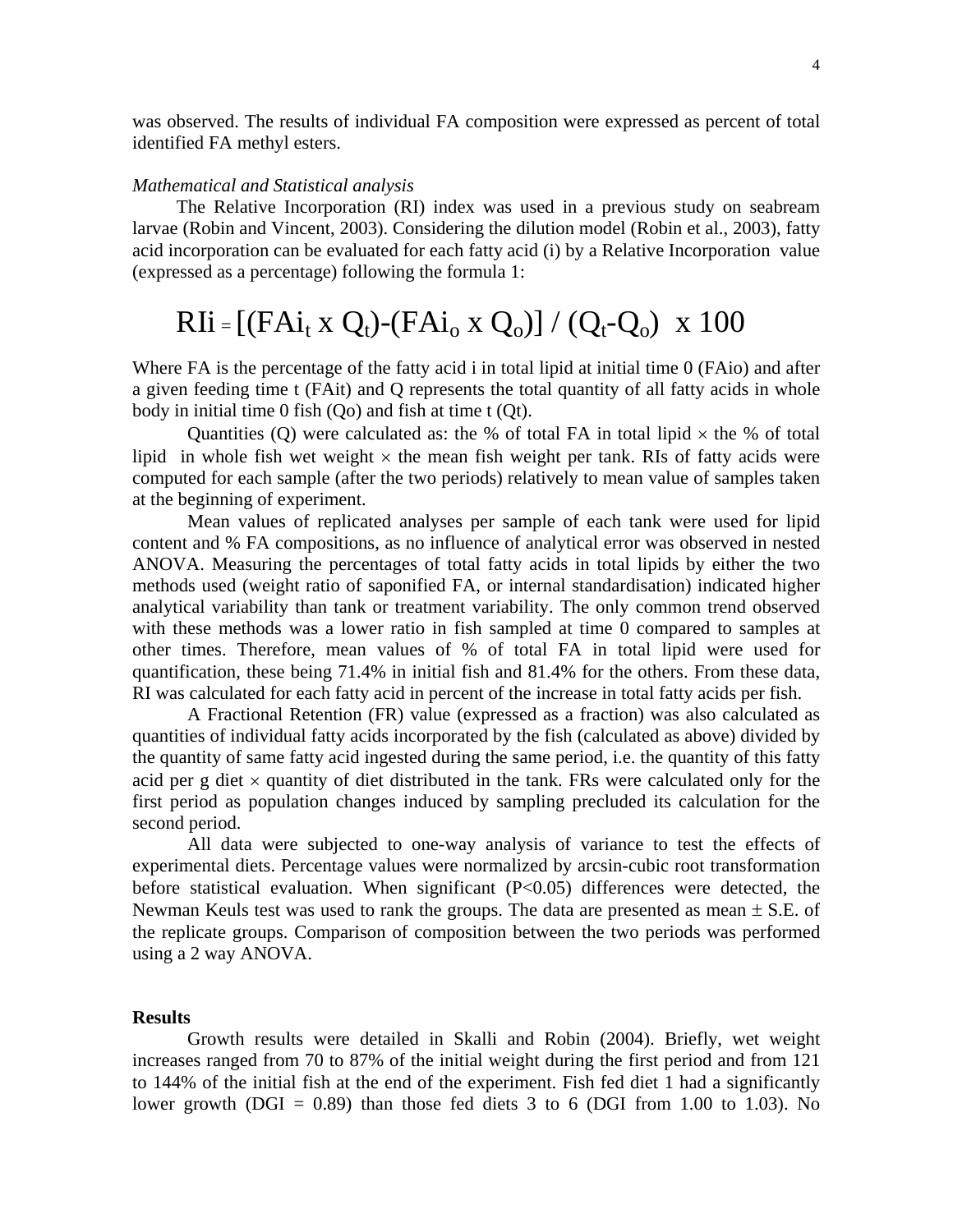significant differences were observed in feed efficiency, the lowest value corresponding to dietary treatment 1 (0.61 versus 0.65 to 0.70). Whole body fat content of the initial fish was 8.1% (wet weight basis). At the end of the two periods no differences were observed in whole body composition between treatments, the fat content ranging from 13.1 to 14.7 % wet weight.

 Fatty acid compositions of total lipids from whole body are presented in Tables 1 and 2 as percentages of total fatty acids per sample and mean values per treatment. In Table 2 a two way ANOVA compares the compositions according to diet and duration of feeding, with significant differences being observed according to these two factors. These data show that the fatty acid compositions of the fish evolved with time, differing more and more from the compositions of the initial fish fatty acid (given in Table 1), under the influence of the various diets. Table 3 compares for each treatment the percentages of fatty acids in diets to the relative incorporation calculated according to Formula 1 for the two durations. Results so obtained were very similar for the two durations within the same treatment, with only two minor fatty acids (22:0, 22:1n-11) showing significant differences with time by 2 way ANOVA. Comparison of these relative retentions with percentages of each FA in the diets showed similar tendencies within treatments. Major saturates 16:0,and 18:0 as well as some minor FA (16:1n-7, 18:1n-7, 20:1n-9; 18:3n-6, 20:2n-6) were incorporated at higher percentages than their percentages in the diets. In contrast, major PUFAs (including HUFAs) as well as some minor saturates and monenes (20:0, 22:1n-9, 24:1n-9, 22:1n-11) were incorporated at lower percentages than in the diets. Oleic acid, 18:1n-9, was incorporated in similar percentages as in the diets for each treatment. Negative values were observed for DHA, EPA and DPA, and nil values for arachidonic acid and 20:4n-3 in treatment 1. Thus, at low dietary levels these fatty acids did not increase in total quantities in the fish after feeding as compared to the initial fish.

 Since values for relative incorporation did not differ for the two periods they can be pooled, and used to drawn regressions of relative incorporations versus % of fatty acids in the diets (Table 4). Significant regressions can be so drawn at least for fatty acids presenting sufficient gradients in the diets. The origin of the regression is negative (differing from  $0$ , P<0.05) for DHA, EPA and arachidonic acid indicating a loss of these dietary HUFA during the feeding experiments, this loss being total for diet 1.

 The Fractional Retention value was calculated using quantities of individual fatty acids measured in fish at day 52 for each sample divided by quantities of the corresponding fatty acids ingested for each tank. Mean lipid retention was  $0.87\pm0.02$  for treatments 2 to 6. Treatment 1 had a significantly lower lipid retention  $(0.73\pm0.03, P<0.05)$ . Fig. 1 presents mean values obtained by pooling data from treatments 2 to 6 for each fatty acid. Some fatty acids reached more than 100% of their ingested quantities indicating their production by fish. This occurred with 14:0, 16:0 and 18:0 and 16:1n-7 in all treatments. Net production appeared also with some minor fatty acids including 18:3n-6, 20:2n-6, 20:3n-6 and 18:4n-3. For other fatty acids Fractional Retention values ranged from 0.84 (oleic acid) to 0.32 (22:0). Retentions of 18:2n-6 and 18:3n-3 were 0.71 and 0.68 respectively. Retention of DHA was medium (0.58) and EPA and arachidonic acid were among the lowest retentions observed (0.48 and 0.34 respectively).

 Major differences between treatments occurred for polyunsaturated fatty acids (Fig. 2). For 18:3n-6, 20:2n-6, 20:3n-6 and 18:4n-3, which are intermediates in the desaturation and elongation pathway of polyunsaturated fatty acids, significant differences between treatments were observed with higher retentions in fish fed low HUFA diets. DHA, EPA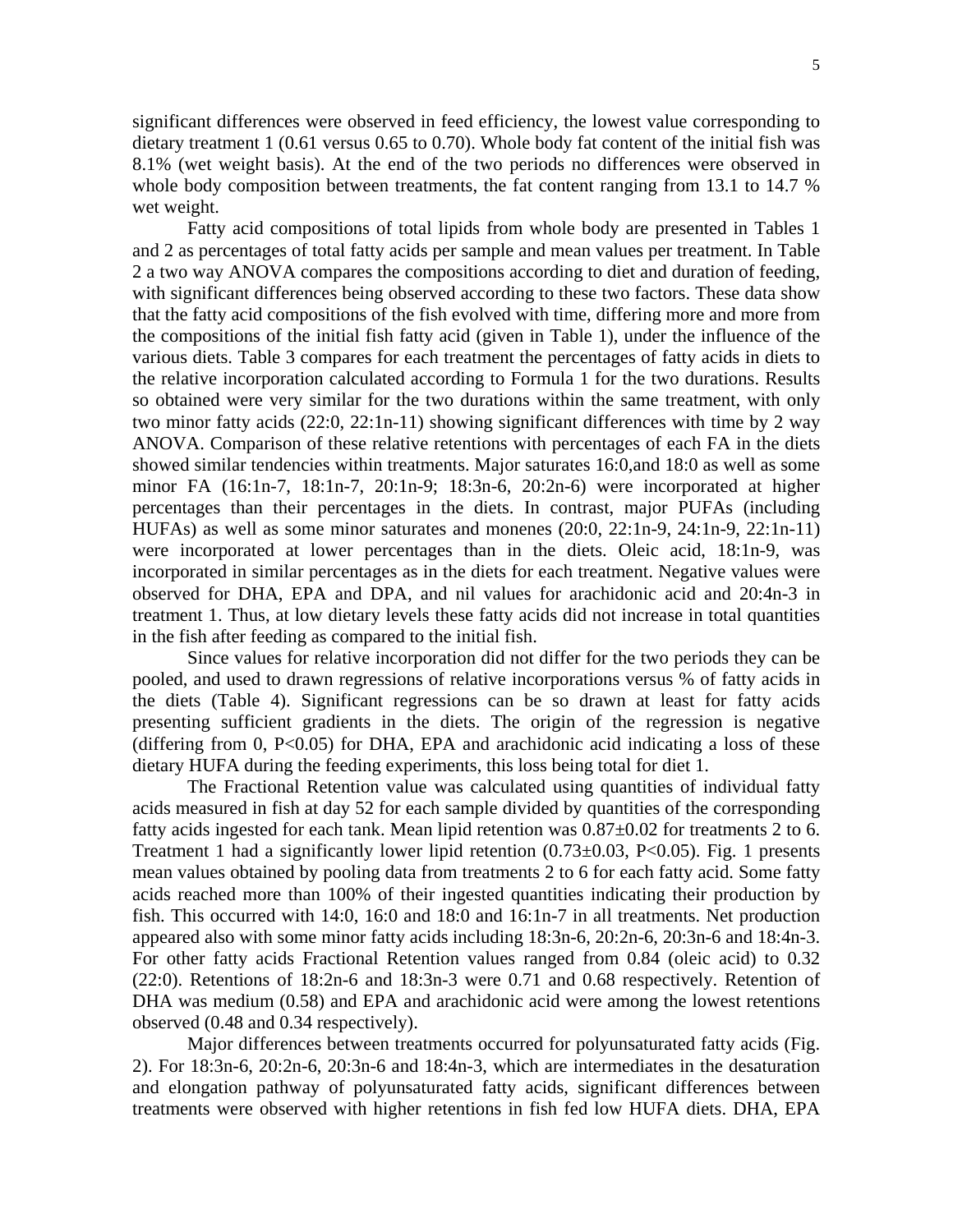and ArA presented negative values for diet 1, thus differing from all other dietary treatments. These data can be further considered by plotting the quantity of a given fatty acid retained versus the quantity ingested. The plots are shown in Fig 3 where the units have been transformed to µg fatty acid per day and per g average body wet weight (ABW), so enabling the estimation of an apparent daily consumption of 13.5, 9.0 and 1.28  $\mu$ g.d<sup>-1</sup>.g  $ABW<sup>-1</sup>$  for DHA, EPA and ArA respectively. Despite the variability shown, these regressions are significant and their origins are significantly lower than 0 (P<0.05).

### **Discussion**

 Several analyses were needed to generate the data required for the calculations set out in this paper, each analysis having errors affecting the final values calculated. Thus, as much care as possible was taken in FA analysis. Comparison of analytical replicates within the same samples indicated acceptable analytical errors for lipid contents and percentage FA compositions. However, our determinations of quantities of total FA in total lipids had to be improved as analytical errors within the same samples induced substantial variability compared to variability between tanks or treatments. In the same kinds of samples similar total FA contents can be expected when similar lipid contents are observed, in which case mean values were used. A lower total FA content in total lipids in the initial fish corresponded to a lower lipid content in these fish than in fish in the other samples. If the percentage of total FA in total lipid was not taken into account (or the same values used for initial and final fish) then apparent losses of HUFAs will be increased by about 1.1 times.

 The quantitative approaches used here should mainly be considered as tools to help understand fatty acid metabolism and to guide interpretations of percentage fatty acid compositions. Although the fatty acid compositions of fish fed the various diets was influenced by the fatty acid composition of the diets, it is difficult to drawn clear cut conclusions from fatty acid compositional patterns alone when the composition of the fish is not stable. Tidwell and Robinette (1990) showed with channel catfish (*Icthalurus punctatus*) that dietary fatty acid compositions have a major influence on fish fatty acid compositions although size and age of the fish also significantly influence their fatty acid compositions. In the present study, after 8 weeks as well as after 12 weeks feeding, the percentage of DHA in the lipids of each fish group was higher than the corresponding percentage in their diets, which may generate the false conclusion that DHA was incorporated at a higher rate than in diets, i.e. preferentially incorporated by the fish relative to the diets. However, as in most experiments the initial fish had previously been fed a commercial diet with a high DHA content inducing a high DHA content in their tissues. This initial quantity must be taken into account in order to consider incorporation (as this term supposes) in subsequent feeding experiments. Calculation of relative incorporation is a practical means of ensuring this and permitting meaningful comparison of the incorporation of various fatty acids on the same basis, irrespective of differences in fish weight or lipid content induced by the duration of the experiment or by experimental treatments.

 In considering changes in fatty acid compositions of fish lipids in the present study it should be noted that the fish here, fed a diet containing 18% dry wt as lipid, increased their body lipid content from 8.1% to circa 14% wet wt over the feeding period. Because the polar lipid content of fish tissues is constant and does not change notably with growth, the observed increase in body lipid reflects very largely an increase of neutral lipid. Therefore, changes observed in fatty acid composition of body lipid in this study reflect very largely changes in neutral lipid, i.e. triglyceride. The use of relative incorporation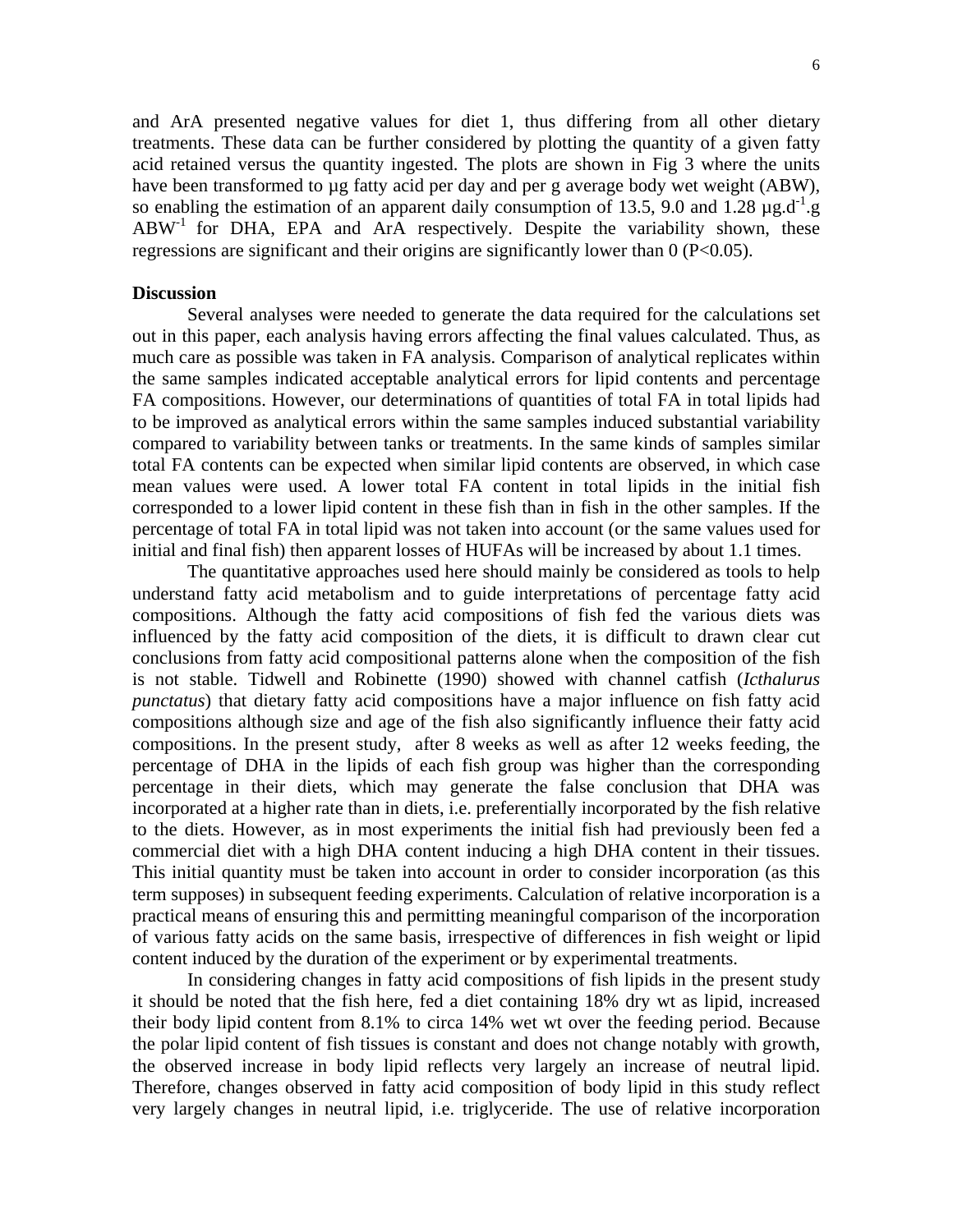clearly demonstrated here that PUFA including 18:2n-6 and 18:3n-3 and, more so, DHA EPA and ArA were incorporated at lower levels by the fish than in the diets for each treatment. The similarity of the values obtained with relative incorporation for the two feeding times suggest that fatty acids were incorporated in a constant manner during the experiment for each treatment, since each group was fed in a constant manner with the same diet during the two periods. Relative incorporation as used here is derived from the dilution model described by Robin et al. (2003) and corroborates the same hypothesis, namely that dietary fatty acids are incorporated into fish during feeding in a way depending on fish metabolism to dilute those fatty acids present in fish before diet change. According to Robin et al. (2003) such dilution applies mainly to FA in neutral lipids, which are unlikely to be mobilized significantly under conditions of positive energy balance (Casteldine and Buckley, 1980). In contrast, polar lipids can be subjected to quite marked turn over. In fact, the incorporation calculated here for total fatty acids in total lipids encompasses polar lipid metabolism, so giving a global result. Nonetheless, the FA composition of neutral lipids (Skalli and Robin, 2004) and total lipids (the present study) were very similar since the proportion of polar lipids in total lipids was very low, i.e. the fatty acid changes observed here apply very largely to neutral lipids. A classification can be made of fatty acids well retained by the fish (16:0, 18:0), fatty acids retained at similar levels to those in the diet ( 18:1n-9) and fatty acids retained at lower levels than in the diet (the majority of PUFA including especially HUFAs). Because relative incorporation described here is on a percentage basis, increased incorporation of some fatty acids (16:0, 18:0) inevitably decreases the relative incorporation of other FA (PUFAs and HUFAs).

Fractional retention is another way of comparing relationships between fatty acids in fish and in diets. Such an approach was used by Torstensen et al. (2004) for Atlantic salmon fed high fat diets  $(300 \text{ g/kg}^{-1} \text{ lipids})$  to indicate a high retention of n-3HUFA in muscle compared to low retentions of other fatty acids in muscle. In the present study whole fish composition was considered in fish fed lower dietary fat. In this situation high retentions were generally observed, with some fatty acids reaching fractional retentions greater than unity, establishing net production of such fatty acids by the fish . This occurred here for 18:3n-6 and 18:4n-3, which are Δ6 desaturation products of dietary 18:2n-6 and 18:3n-3 respectively, and it also occurred for 20:3n-6 which results from elongation of 18:3n-6. These fractional retentions, demonstrated more clearly than relative incorporation that the first steps in the desaturation and elongation pathways of C18 PUFA were active in the fish. This occurred in fish fed low HUFA diets, where the outcome was enhanced by the low dietary content of these FAs. Fractional retention values greater than unity for the saturates 16:0 and 18:0 demonstrated also a substantial lipogenic activity in all fish. The high fractional retention of some monoenes such as  $16:1n-7$  ( $>1.0$ ) and  $18:1n-9$  (0.83) also corresponds to lipogenic activity generating saturates followed by  $\Delta$ 9 desaturation. It was not expected that dietary HUFAs including DHA EPA and arachidonic acid would show lower fractional retention ratios than 18:2n-6 or 18:3n-3. Mourente et al. (2005b) observed in sea bass a higher β-oxidation of 18:3n-3 acid than EPA suggesting selective incorporation of EPA but not of 18:3n-3. A selective incorporation of some fatty acids related to a selective β-oxidation of other fatty acids presumes a sufficient mobilization of lipids to generate energy. In the present experiments, a logical consequence of lipogenesis might be that β-oxidation of fatty acids for energy production must be repressed. Diets used here with moderate dietary lipid content (18%) and high protein content (54%) were likely to favour lipogenesis in European sea bass (Dias et al., 1998). Fat retention (87%) was high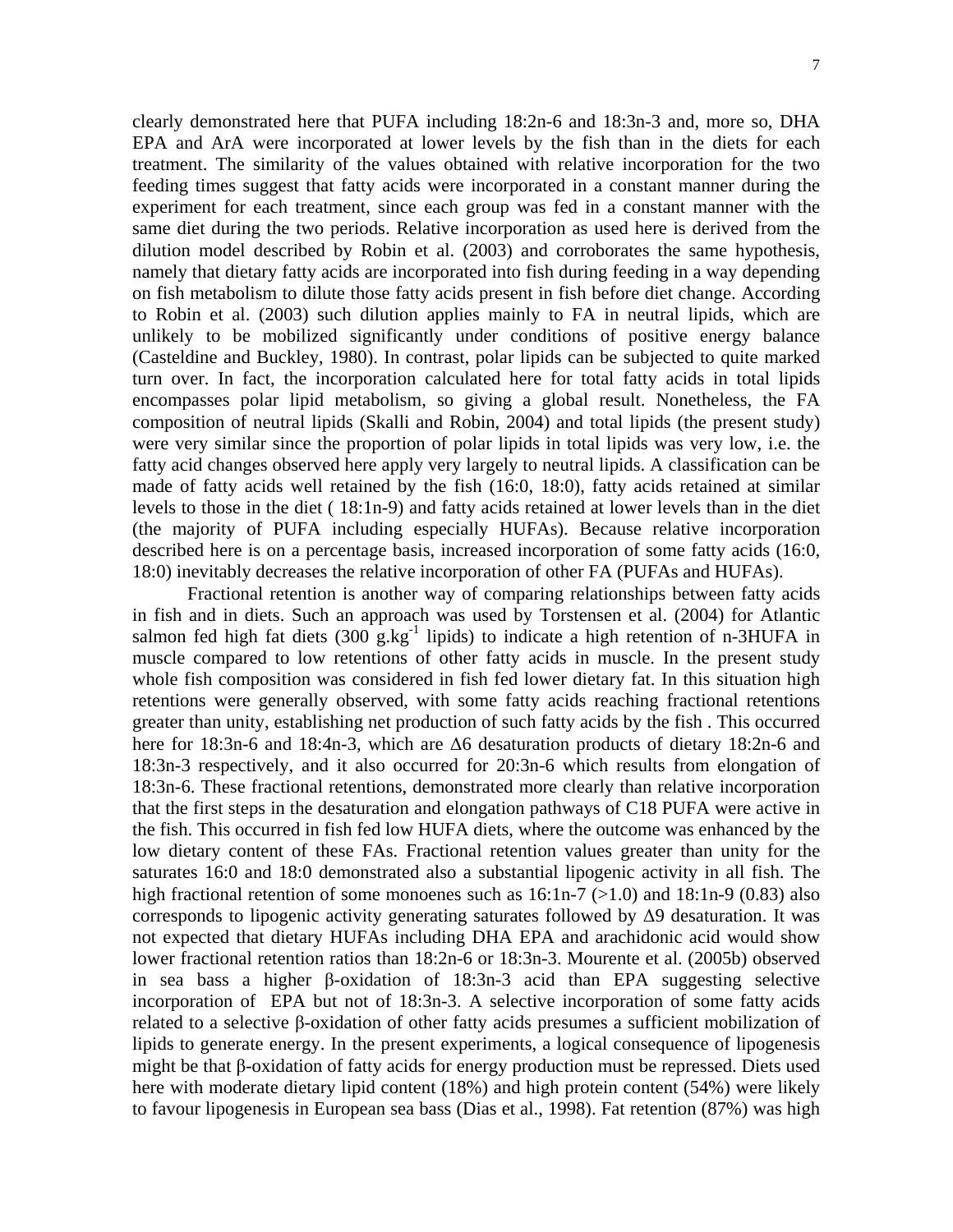compared to protein retention near 22% (Skalli and Robin 2004). The diets used also contained plant protein sources known to reduce growth and protein retention in European sea bass (Dias et al., 2005). Therefore, the relative incorporations and fractional retentions of fatty acids observed here are likely to relate to the energy balance of the fish. The conclusion from the Fractional Retention data is that both lipogenic production of saturates and FA catabolism, including PUFA as 18:2n-6, 18:3n-3, 20:4n-6, 20:5n-3 and 22:6n-3, has occurred in the fish. In this experiment it is difficult to define if these adverse trends occurred simultaneously, as the experimental procedure, with fish weighting every two weeks, induced regularly short fasting periods.

Another aspect of the mathematical approach in the present study is the relationships between diets and gradients of fatty acids generated by the different proportions of the two oils used. This enables definition of fatty acid incorporations in relation to fatty acid percentages to establish significant linear regressions. Because the RI did not differ between the two periods in the feeding trial, RI values can be pooled in same regressions while those made with direct fatty acid compositions were time dependent. The relationship between incorporation and dietary content for each fatty acid may depend on diet characteristics and on possible interactions between various fatty acids. Thus the values obtained probably depend on experimental conditions. However, some characteristics should be of more general interest. Thus, the origin of the regression lines for major HUFAs are negative and differ significantly from 0. HUFA including 22:6n-3 are readily βoxidised in fish (Henderson and Sargent 1985, Kiessling and Kiessling, 1993). Such catabolism depending of substrate availability should logically affect mainly regression slopes, while negative origins of these regressions suggest additional consumption induced by a more specific utilization which can be assimilated to a basal requirement. These consumption of HUFAs can be evaluated from the origin of the regressions between fatty acid intake and quantities incorporated. The observed values correspond to a loss of 13.5, 9.1, and 3.6  $\mu$ g.d<sup>-1</sup> g ABW<sup>-1</sup> for DHA, EPA and ArA respectively. Such consumption of HUFAs explains why DHA, EPA and ArA were incorporated to lower extents than their dietary contents would suggest. A loss of essential fatty acids was previously described in larvae fed a diet totally depleted in HUFAs (Robin and Peron, 2004). Rapoport (2003) reported that about 5% of the DHA and ArA in human brain are consumed daily, reflecting active roles of these HUFAs in signal transduction and other processes. Apart from their particular abundance in the nervous system, the specific roles of DHA in fish are not well known (Sargent et al., 2002), but it is possible that at least some of these roles result in their conversion to bioactive products, as is the case for the formation of eicosanoids from ArA and EPA. HUFAs are certainly more subjected to *in vivo* peroxidation than other fatty acids (Bondy and Marwah, 1995), and their high content in fish is expected to be accompanied by a high production of peroxidation products (Mila-Kierzenkowska et al., 2005).

Compared to most species of freshwater fish and salmonids, marine fish species have a strictly limited capacity to convert C18 PUFA to C20 PUFA and thence to C22 PUFA such that they have an exacting dietary requirement for C20 and C22 PUFA, especially 22:6n-3 (Sargent et al., 2002). However, some conversion of C18 PUFA to C20 PUFA has been demonstrated in various species of marine fish (Linares and Henderson, 1991; Mourente and Tocher, 1993; 1994, Ghioni et al., 1999). Moreover, a deficient diet in C20 and C22 PUFA enhances fatty acid desaturase gene expression in gilthead seabream (Seliez et al. 2003). Zheng et al. (2004) obtained efficient Δ6 desaturation activities from cDNAs from fresh water and marine fish cloned in yeast, such desaturation being more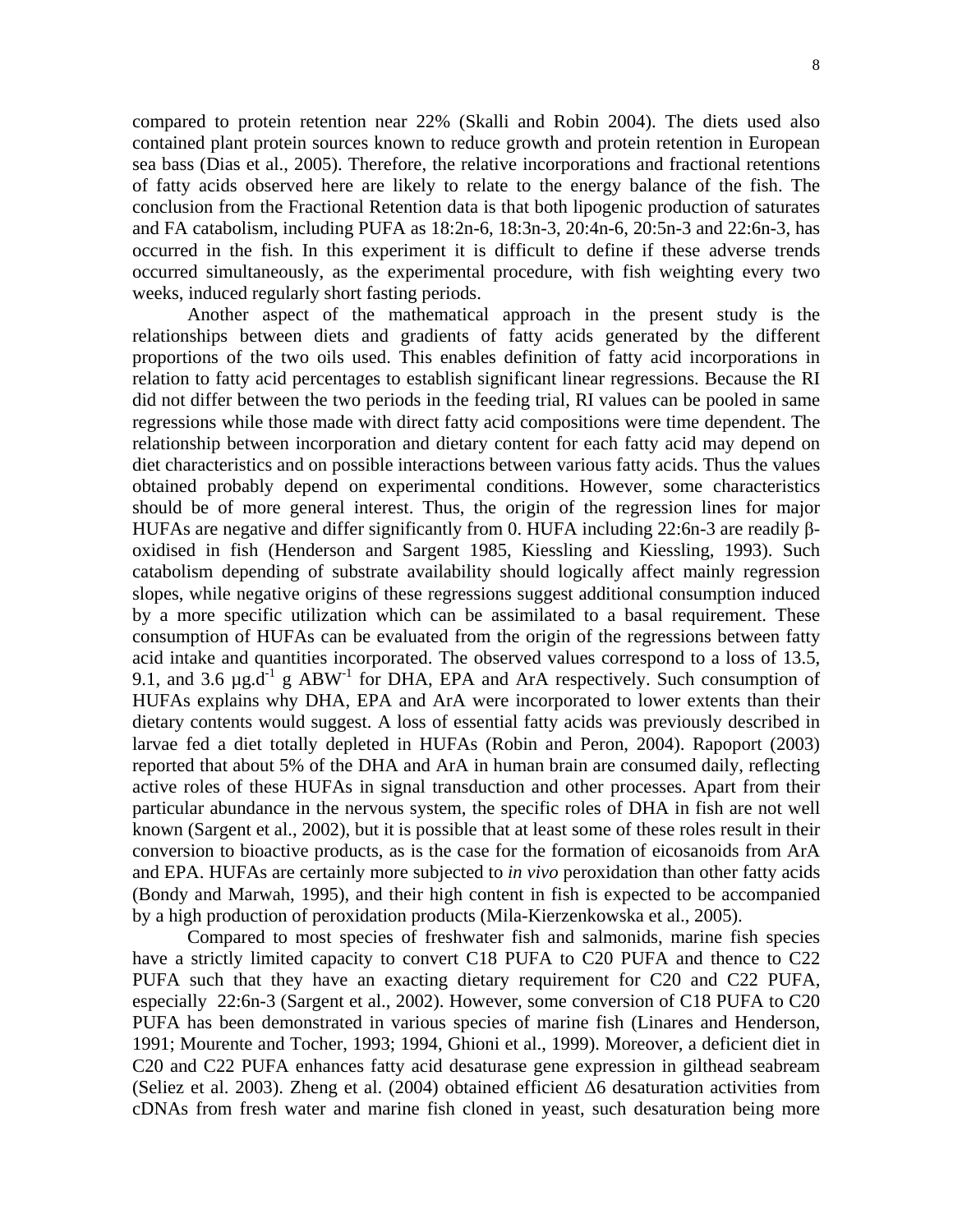active with 18:3n-3 than 18:2n-6. In the present study some conversion of 18:2n-6 to 18:3n-6, of 18:3n-3 to 18:4n-3 and of 18:3n-6 to 20:3n-6 was indicated. The study also gave evidence that 18:2n-6 was desaturated more than 18:3n-3 since: the fractional retention of 18:3n-6 was higher than that of 18:4n-3, even though the dietary input of 18:3n-6 was lower than that of 18:4n-3; the dietary levels of 18:2n-6 (14-20 %) were higher than those of 18:3n-3 (5.6-7.9 %) implying that more n-6 than n-3 substrate was available; the observed amounts of 18:3n-6 and 18:4n-3 intermediates should also depend on their utilisation as substrates for the next step (elongation) in the desaturation-elongation pathway. Mourente et al*.* (2005b) observed some Δ6 desaturation but negligible formation of C20 PUFA from  $[1^{-14}C]18:3n-3$  in enterocytes or hepatocytes of juvenile European sea bass. However, the lowest HUFA diet used by these authors is near to the highest HUFA diet (diet 6) in the present study. The extent to which HUFA deficiency or sub deficiency induced by the low HUFA diets used here stimulates bioconversions of C18 to C20 or even C22 PUFA remains unknown. Given the substantial losses of C20 and C22w PUFAS observed in the present experiments such bioconversions will be very difficult to detect *in vivo* with the method used here*.*

### Conclusions

The mathematical methods developed in this study permit observations of some of the mechanisms determining the fatty acid composition of fish. Considering fatty acid compositions of fish alone gives an apparent selective retention of n-3 HUFAs in that these fatty acids are found in fish lipids in higher concentration than in the diets. Conversely, data transformed to relative incorporation as well as fractional retention demonstrate that HUFAs were not preferentially incorporated in whole body of fish in the present study. Rather, substantial HUFA losses occurred in the fish through catabolism. Further experiments are necessary to assess influences of experimental conditions and energy balance on fatty acid incorporation by fish, and also the relationships between incorporation into specific tissues versus whole body. Our results suggest that relative incorporation and fractional retention can avoid wrongly interpreting raw fatty acid compositional data. These measures can be recommended as tools to study fatty acid incorporation and metabolism in fish under various nutritional and environmental influences.

### Acknowledgements:

The authors would express their gratitude to H. Le Delliou and J. Moriceau for their technical assistance, and to Prof. J. R. Sargent for critically reviewing the manuscript.

### **References**

- Bell, J.G., Henderson, R.J., Tocher, D.R., Sargent, J.R. 2004. Replacement of dietary fish oil with increasing levels of linseed oil: Tailoring flesh fatty acid compositions in Atlantic salmon (*Salmo salar*) using a fish oil finishing diet. Lipids 39: 223-232.
- Bondy, S.C., Marwah, S., 1995. Stimulation of synaptosomal free radical production by fatty acids: Relation to esterification and to degree of unsaturation. FEBS letters 375, 53-55.
- Castledine, A.J., Buckley, J.T., 1980. Mobility of ω3 fatty acids in rainbow trout fed varying levels and types of dietary lipids. J. Nutr. 110: 675-685.
- Christie, W.W., 2003. Lipid analysis. Third edition. The oily press, Bridgwater, England. 416 pp.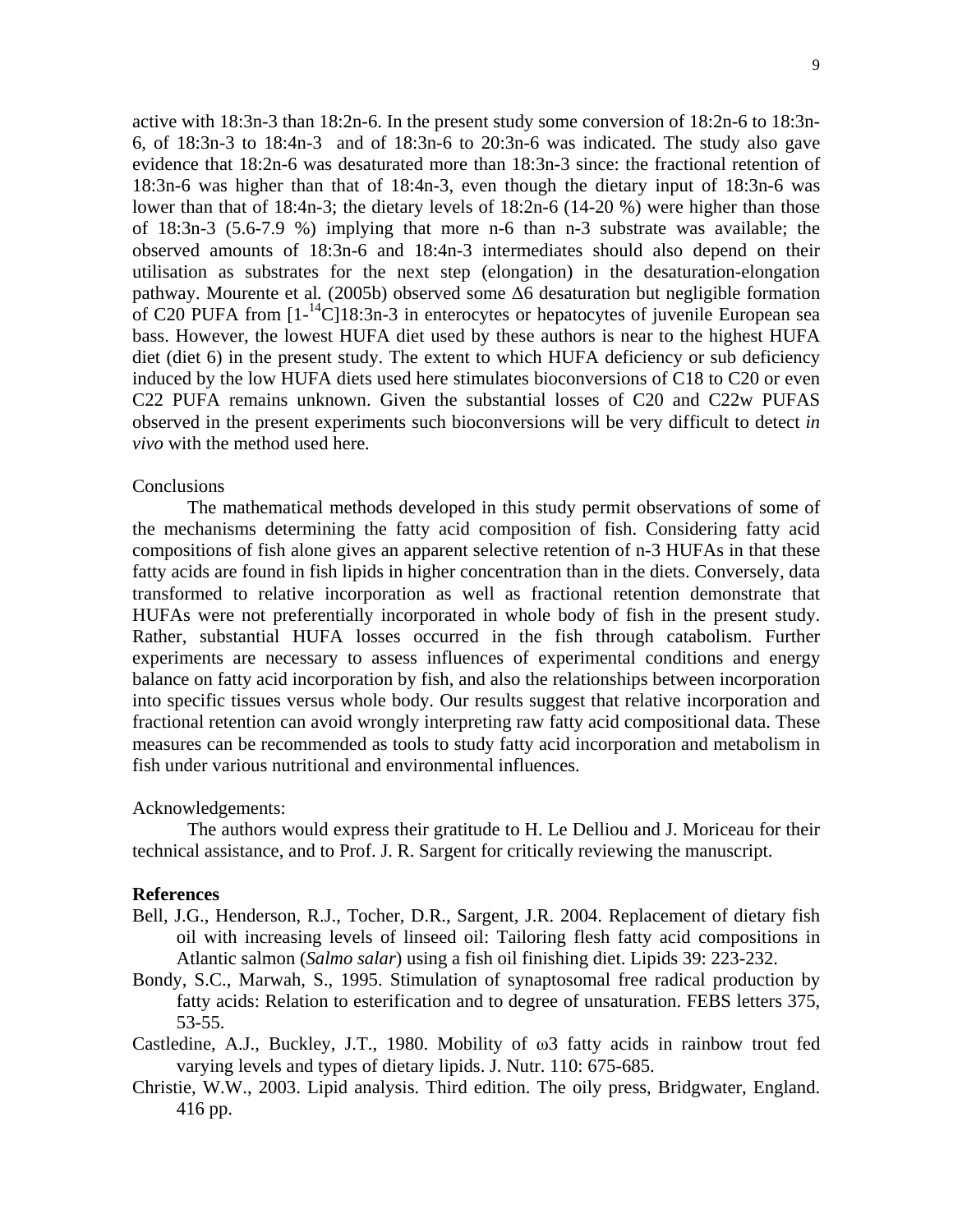- Connor, W.E., 2000. Importance of n-3 fatty acids in health and disease. Am. J. Clin. Nutr. 71 (Suppl), 171S-175S.
- Dias, J., Alvarez, M.J,. Diez, A., Corraze, G., Bautista, J.M., Kaushik, S.J., 1998. Regulation of hepatic lipogenesis by dietary protein/energy in juvenile european seabass (*Dicentrarchus labrax*). Aquaculture 161, 169-186
- Dias, J., Alvarez, M.J., Arzel, J., Corraze, G., Diez, A., Bautista, J.M., Kaushik, S.J., 2005. Dietary protein source affects lipid metabolism in the Europeanseabass (*Dicentrarchus labrax*). Comp Biochem Physiol 142A, 19-31.
- Folch, J., Lees, M., Sloane-Stanley, G.H., 1957. A simple method for the isolation and purification of total lipids from animal tissues. J. Biol. Chem. 226, 497-509.
- Ghioni, C , Tocher, D.R., Bell, M.V., Dick, J.M., Sargent, J.R., 1999. Low C18 to C20 fatty acid elongase activity and limited conversion of stearidonic acid, 18:4(n-3), to Eicosapentaenoic acid, 20:5(n-3), in a cell line from turbot, *Scophthalmus maximus*. Biochim. et Biophys. Acta 1437, 170-181.
- Hardy, R.W., Scott, T.M., Harrell, L.W., 1987. Replacement of herring oil with menhaden oil, soybean oil or tallow in the diet of Atlantic salmon raised in marine net pens. Aquaculture 65: 267-277.
- Henderson, R.J., Sargent, J.R., 1985. Chain-length specificities of mitochondrial and peroxisomal beta-oxidation of fatty acids in livers of rainbow trout (*Salmo gairdneri*). Comp. Biochem. Physiol. B 82, 79-85.
- Hunter, B., Roberts, D.C.K., 2000. Potential impact of the fat composition of farmed fish on human health. Nutrition Research 20, 1047-1058.
- Izquierdo, M.S., Montero, D., Robaina, L., Caballero, M.J., Rosenlund, G. and Ginés, R. (2005). Alterations in fillet fatty acid profile and flesh quality in gilthead seabream (*Sparus aurata*) fed vegetable oils for a long term period. Recovery of fatty acid profiles by fish oil feeding. Aquaculture, 250: 431-444
- Jobling, M., 2004. Are modifications in tissue fatty acid profiles following a change in diet the result of dilution?: Test of a simple dilution model. Aquaculture 232, 551-562.
- Kalogeropoulos, M., Alexis, M.N., Henderson, R.J., 1992. Effects of dietary soybean and cod liver oil levels on growth and body composition of gilthead bream. Aquaculture 104, 293-308.
- Kiessling, K.-H., Kiessling, A., 1993. Selective utilization of fatty acids in rainbow trout (*Oncorhynchus mykiss*, Walbaum) red muscle mitochondria. Can. J. Zool, 71, 248-251.
- Linares, F., Henderson, R.J., 1991. Incorporation of 14C-labelled polyunsaturated fatty acids by juvenile turbot, *Scophthalmus maximus* (L.) in vivo. J. Fish Biol. 38, 335-347.
- Mila-Kierzenkowska, C., Woźniak A., Woźniak, B., Drewa, G., Chęsy B., Drewa, T., Krzyżyńska-Malinowska E., Ceraficki, R., 2005. Activity of superoxide dismutase (SOD) and concentration of thiobarbituric acid reactive substances (TBARS) in liver and muscles of some fish. Acta Biologica Hungarica 56, 399-401
- Morrison, W.R., Smith, L.M., 1964. Preparation of fatty acid methyl esters and dimethylacetals from lipids with boron fluoride-methanol. J. Lipid Res. 3, 600-608.
- Mourente, G.; Tocher, D.R., 1993. Incorporation and metabolism of super(14)C-labelled polyunsaturated fatty acids in wild-caught juveniles of golden grey mullet, *Liza aurata* , in vivo. Fish Physiol. Biochem. 12, 119-130.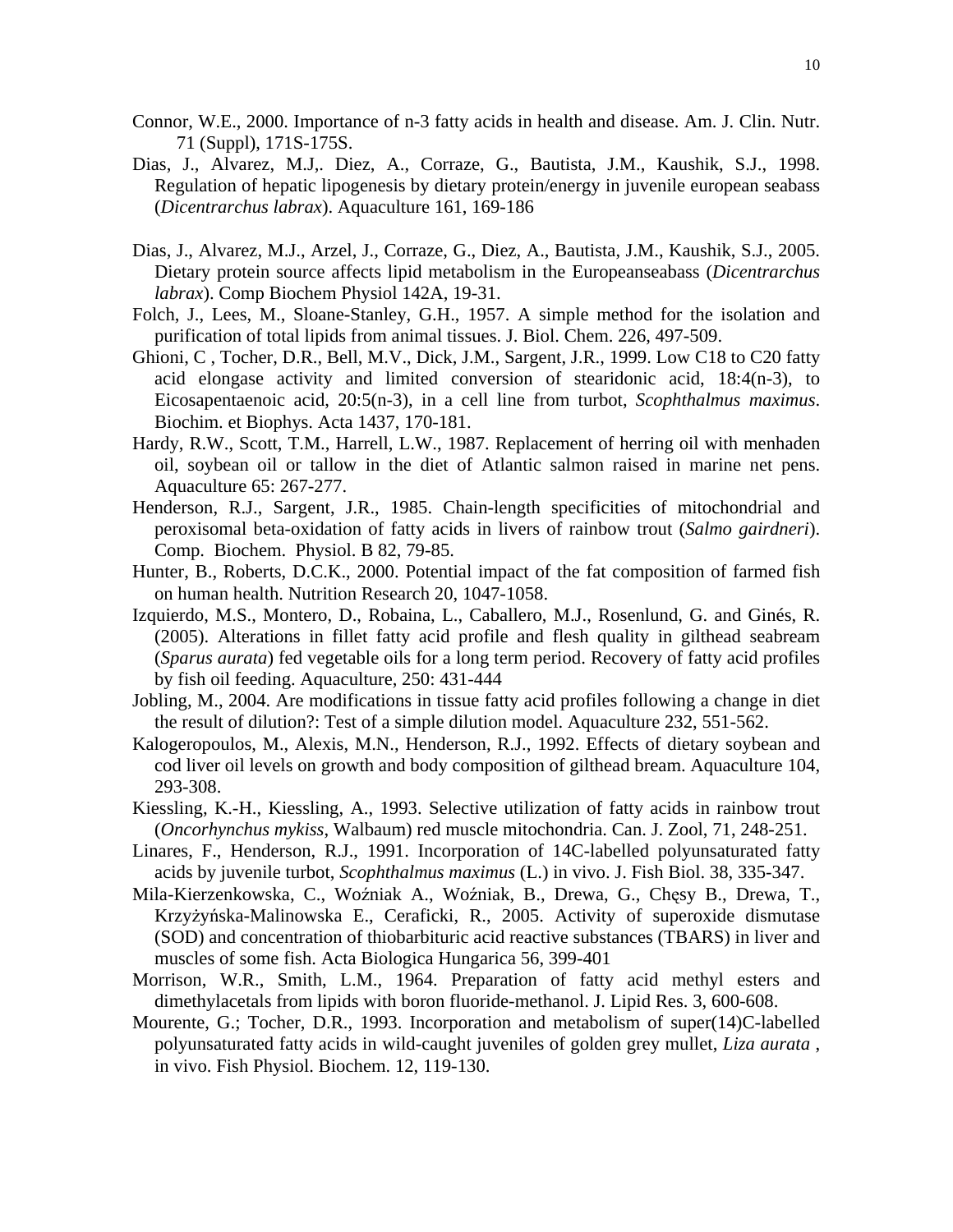- Mourente, G., Tocher, D.R., 1994. In vivo metabolism of 1-14C linolenic acid (18:3n-3) and 1-14C eicosapentaenoic acid (20:5n-3) in marine fish: Time-course of the desaturation/elongation pathway. Biochim. Biophys. acta 1212, 109-118.
- Mourente, G., Good, J.E. and Bell, J.G., 2005a. Partial substitution of fish oil with rapeseed, linseed and olive oils in diets for European sea bass (*Dicentrarchus labrax* L.) effects on flesh fatty acid composition, plasma prostaglandins E2 and F2a, immune function and effectiveness of a fish oil finishing diet. Aquacul. Nutr. 11: 25-40.
- Mourente, G., Dick, J.R., Bell, J.G., Tocher, D.R., 2005b. Effect of partial substitution of dietary fish oil by vegetable oils on desaturation and β-oxidation of [1-14C]18:3n−3 (LNA) and [1-14C]20:5n−3 (EPA) in hepatocytes and enterocytes of European sea bass (*Dicentrarchus labrax* L.). Aquaculture 248, 173-186
- Naylor, R.L., Goldburg, R.J., Primavera, J.H., Kautsky, N., Beveridge, M.C.M., Clay, J., Folke C., Lubchenco,J., Mooney, H., Troell M., 2000. Effect of aquaculture on world fish supplies. Nature 405, 1017-1024
- Powell, K., 2003. Eat your veg. Nature 426, 378-379.
- Rapoport, S.I., 2003. In vivo approaches to quantifying and imaging brain arachidonic and docosahexaenoic acid metabolism. J. Pediatry 143, S26-S34
- Robin, J. H., Regost, C., Arzel, J., Kaushik, S. J., 2003. Fatty acid profile of fish following a change in dietary fatty acid source: model of fatty acid composition with a dilution hypothesis. Aquaculture 225, 283-293
- Robin J. H. and Vincent B., 2003. Microparticulate diets as first food for gilthead sea bream larva (*Sparus aurata*): study of fatty acid incorporation. Aquaculture 225, 463-474
- Robin J. H., Peron A., 2004. Consumption vs deposition of essential fatty acids in gilthead sea bream (*Sparus aurata*) larvae fed on semi-purified diets. Aquaculture 238, 283-294
- Sargent, J.R., Tocher, D.R., Bell, J.G., 2002. The Lipids. *In: Fish Nutrition* 3<sup>rd</sup> Ed. Halver, J.E., Hardy, R.W. (Eds.). Academic Press, USA, pp. 181-257.
- Seiliez, I., Panserat, S., Corraze, G., Kaushik, S., Bergot, P., 2003. Cloning and nutritional regulation of a Δ6-desaturase-like enzyme in the marine teleost gilthead seabream (*Sparus aurata*). Comp. Biochem. Physiol. B 135, 449-460.
- Skalli, A., Robin, J. H., 2004. Requirement of n-3 long chain polyunsaturated fatty acids for European sea bass (*Dicentrachus labrax*) juveniles: growth and fatty acid composition. Aquaculture 240, 399-415.
- Tidwell, J. H., Robinette, H.R., 1990. Changes in proximate and fatty acid composition of fillet from catfish during a two-year growth period. Trans. Am. Fish. Soc. 119: 31-40.
- Torstensen, B.E., Frøyland, L. and Lie, Ø. (2004) Replacing dietary fish oil with increasing levels of rapeseed oil and olive oil - Effects on Atlantic salmon (*Salmo salar*) tissue and lipoprotein composition and lipogenic enzyme activities. Aquac. Nutr. 10, 175-192.
- Zheng, X., Seiliez, I., Hastings, N., Tocher, D.R., Panserat, S., Dickson, C.A., Bergot, P., Teale, A.J,. 2004. Characterization and comparison of fatty acyl Δ6 desaturase cDNAs from freshwater and marine teleost fish species. Comp. Biochem. Physiol. B 139, 467- 483.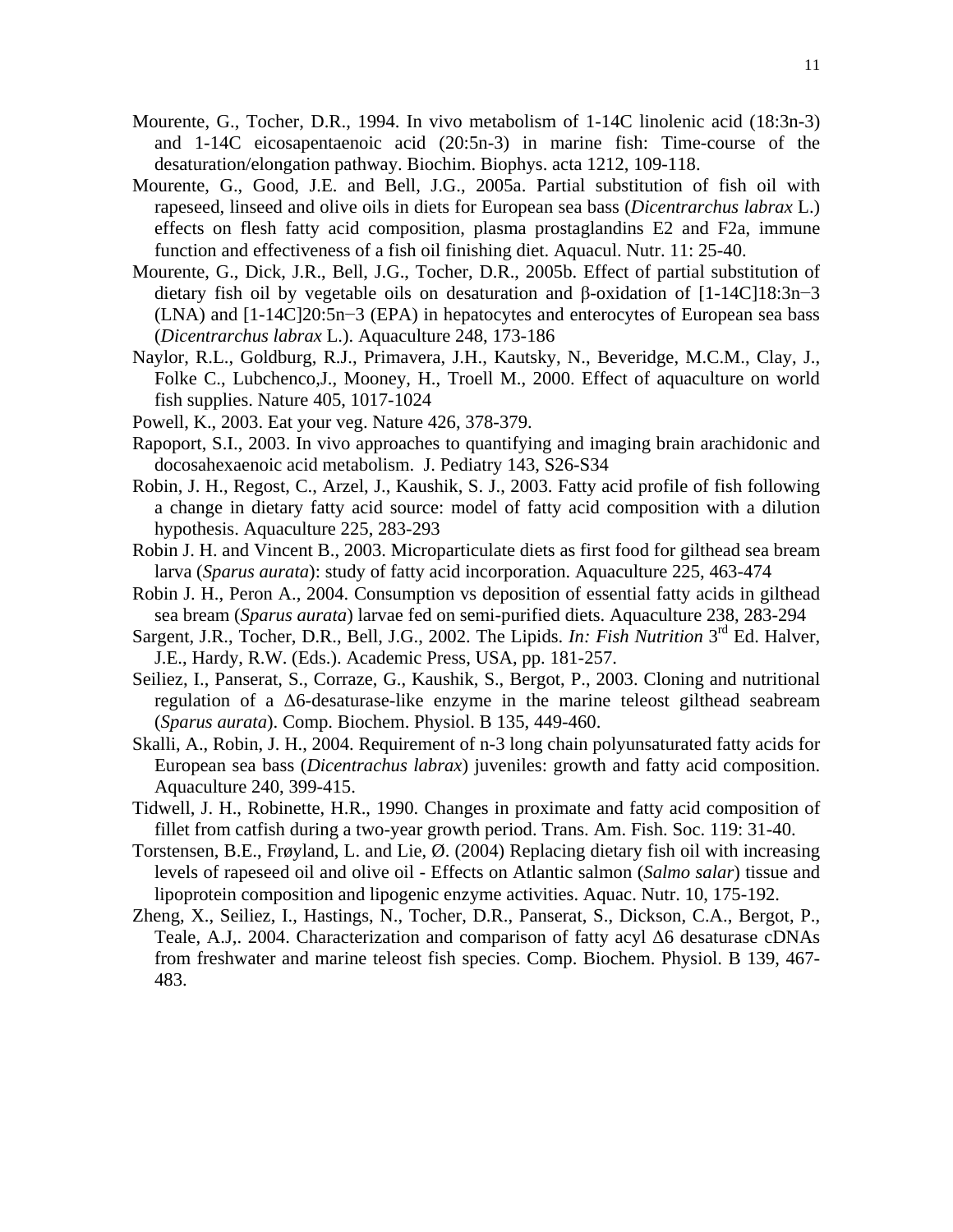| diet       | ini            | 1              | $\mathfrak{2}$ | 3             | 4              | 5              | 6              |
|------------|----------------|----------------|----------------|---------------|----------------|----------------|----------------|
| 14:0       | $4.0 \pm 0.4$  | $1.7 \pm 0.1$  | $1.8 \pm 0.2$  | $1.8 \pm 0.2$ | $1.8 \pm 0.1$  | $1.9 \pm 0.1$  | $2.4 \pm 0.5$  |
| 16:0       | $16.9 + 0.3$   | $12.4 \pm 1.0$ | $13.4 \pm 1.2$ | $12.9 + 0.6$  | $12.9 + 0.2$   | $13.3 + 0.6$   | $14.8 \pm 0.9$ |
| 18:0       | $3.6 + 0.1$    | $3.1 \pm 0.2$  | $3.3 \pm 0.3$  | $3.2 \pm 0.1$ | $3.1 \pm 0.0$  | $3.2 \pm 0.1$  | $3.3 \pm 0.2$  |
| 20:0       | $0.2{\pm}0.0$  | $0.4 \pm 0.1$  | $0.4 \pm 0.1$  | $0.4 \pm 0.0$ | $0.4 \pm 0.0$  | $0.4 \pm 0.0$  | $0.4 \pm 0.0$  |
| 22:0       | $0.0 + 0.0$    | $0.5 \pm 0.1$  | $0.6 \pm 0.1$  | $0.6 \pm 0.1$ | $0.6 + 0.0$    | $0.6 + 0.0$    | $0.5 \pm 0.1$  |
| $16:1n-7$  | $6.2 \pm 0.1$  | $2.9 + 0.1$    | $3.3 \pm 0.5$  | $3.1 \pm 0.2$ | $3.2 \pm 0.0$  | $3.3 \pm 0.1$  | $4.1 \pm 0.3$  |
| $18:1n-7$  | $3.5 \pm 0.1$  | $3.4 \pm 0.1$  | $3.3 \pm 0.1$  | $3.2 \pm 0.1$ | $3.1 \pm 0.0$  | $3.3 \pm 0.1$  | $3.3 \pm 0.1$  |
| $18:1n-9$  | $18.5 \pm 1.0$ | $40.3 \pm 1.1$ | $39.3 \pm 0.6$ | $39.0+0.6$    | $38.4 \pm 0.2$ | $36.9 \pm 0.3$ | $32.7 \pm 0.4$ |
| $20:1n-9$  | $4.8 + 0.2$    | $4.2 \pm 0.1$  | $4.4 \pm 0.1$  | $4.3 \pm 0.2$ | $4.4 \pm 0.1$  | $4.6 \pm 0.0$  | $4.7 + 0.6$    |
| $22:1n-9$  | $0.7+0.0$      | $0.7+0.0$      | $0.7+0.0$      | $0.7+0.0$     | $0.8 + 0.0$    | $0.8 + 0.0$    | $0.8 + 0.0$    |
| $24:1n-9$  | $0.7 + 0.1$    | $0.4 \pm 0.1$  | $0.3 \pm 0.0$  | $0.3 \pm 0.0$ | $0.3 \pm 0.0$  | $0.5 \pm 0.0$  | $0.3 \pm 0.1$  |
| $22:1n-11$ | $4.2 \pm 0.0$  | $1.4 \pm 0.1$  | $1.5 \pm 0.0$  | $1.6 + 0.1$   | $1.7 \pm 0.0$  | $1.8 \pm 0.0$  | $2.2 \pm 0.1$  |
| $18:2n-6$  | $5.6 \pm 0.1$  | $13.9 \pm 0.7$ | $12.7 \pm 0.7$ | $13.0+0.6$    | $12.9 \pm 0.1$ | $12.7 \pm 0.4$ | $10.4 \pm 0.6$ |
| $18:3n-6$  | $0.3 \pm 0.1$  | $0.5 \pm 0.0$  | $0.4 \pm 0.0$  | $0.3 \pm 0.1$ | $0.4 \pm 0.0$  | $0.3 \pm 0.0$  | $0.3 \pm 0.0$  |
| $20:2n-6$  | $0.6 \pm 0.0$  | $0.7 \pm 0.1$  | $0.5 \pm 0.0$  | $0.6 + 0.0$   | $0.5 \pm 0.0$  | $0.6 + 0.0$    | $0.5 \pm 0.0$  |
| $20:3n-6$  | $0.2{\pm}0.0$  | $0.1 \pm 0.0$  | $0.1 + 0.0$    | $0.1 + 0.0$   | $0.1 + 0.0$    | $0.1 + 0.0$    | $0.1 + 0.0$    |
| $20:4n-6$  | $0.8 + 0.1$    | $0.3 \pm 0.0$  | $0.2 \pm 0.0$  | $0.3 \pm 0.0$ | $0.3 \pm 0.0$  | $0.3 \pm 0.0$  | $0.4 \pm 0.1$  |
| $22:5n-6$  | $0.4 \pm 0.0$  | $0.2 + 0.1$    | $0.3 + 0.0$    | $0.3 + 0.1$   | $0.2+0.0$      | $0.3 \pm 0.0$  | $0.2 \pm 0.1$  |
| $18:3n-3$  | $1.3 \pm 0.0$  | $4.9 \pm 0.4$  | $4.6 \pm 0.3$  | $4.7 \pm 0.2$ | $4.7 \pm 0.1$  | $4.5 \pm 0.2$  | $3.7 \pm 0.2$  |
| $18:4n-3$  | $1.9 + 0.1$    | $0.7 + 0.0$    | $0.8 + 0.1$    | $0.7 + 0.0$   | $0.8 + 0.0$    | $0.9 + 0.0$    | $0.9 + 0.1$    |
| $20:4n-3$  | $0.7 \pm 0.0$  | $0.2 \pm 0.0$  | $0.2 \pm 0.0$  | $0.3 \pm 0.0$ | $0.3 \pm 0.0$  | $0.3 \pm 0.0$  | $0.4 \pm 0.0$  |
| $20:5n-3$  | $7.8 \pm 0.1$  | $2.3 \pm 0.1$  | $2.6 \pm 0.2$  | $2.8 \pm 0.2$ | $3.0+0.0$      | $3.2 \pm 0.1$  | $4.4 \pm 0.2$  |
| $22:5n-3$  | $1.5 \pm 0.0$  | $0.4 \pm 0.0$  | $0.5 \pm 0.0$  | $0.6 + 0.0$   | $0.6 \pm 0.0$  | $0.7 + 0.0$    | $0.9 + 0.0$    |
| $22:6n-3$  | $13.6 \pm 0.5$ | $4.2 \pm 0.2$  | $4.6 \pm 0.3$  | $5.0 \pm 0.3$ | $5.3 \pm 0.1$  | $5.6 \pm 0.1$  | $7.5 \pm 0.4$  |

Table 1fatty acid composition (in %total fatty acids) of whole body lipids of fish, after 52 days feeding on the various experimental diets.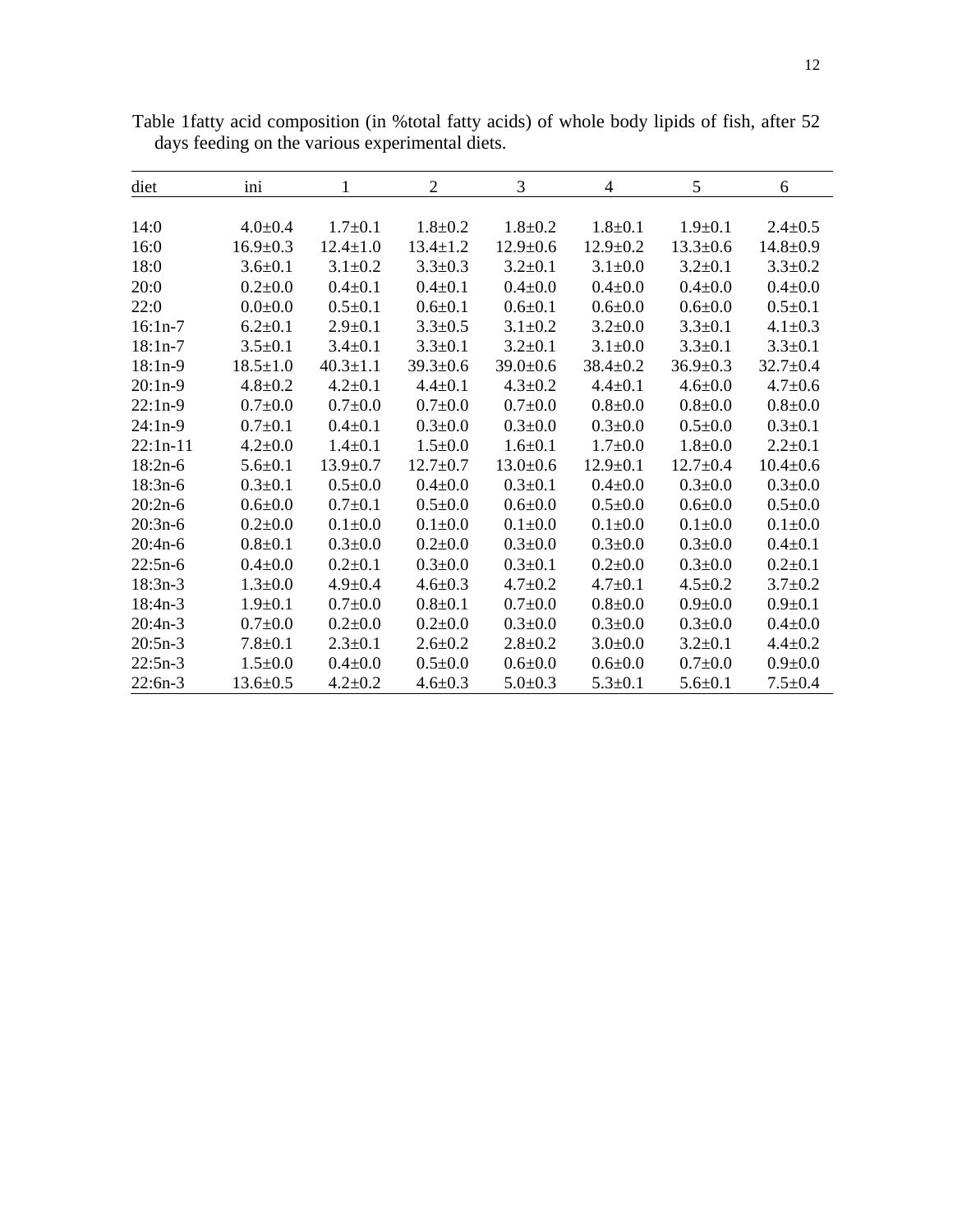| diet       | 1              | $\overline{2}$ | 3              | 4              | 5              | 6              | D   | d          | $\mathbf{i}$ |
|------------|----------------|----------------|----------------|----------------|----------------|----------------|-----|------------|--------------|
|            |                |                |                |                |                |                |     |            |              |
| 14:0       | $1.5 \pm 0.1$  | $1.6 \pm 0.0$  | $1.5 \pm 0.0$  | $1.5 \pm 0.0$  | $1.7 \pm 0.0$  | $2.2+0.1$      |     | *** ***    |              |
| 16:0       | $12.1 \pm 0.2$ | $12.9 \pm 0.1$ | $12.7 \pm 0.1$ | $12.8 \pm 0.2$ | $13.4 \pm 0.1$ | $14.3 \pm 0.2$ |     | ***        |              |
| 18:0       | $3.1 \pm 0.0$  | $3.1 \pm 0.0$  | $3.2 \pm 0.0$  | $3.2 \pm 0.1$  | $3.2 \pm 0.0$  | $3.2 \pm 0.0$  |     |            |              |
| 20:0       | $0.4 \pm 0.0$  | $0.4 + 0.0$    | $0.4 \pm 0.0$  | $0.4 \pm 0.0$  | $0.4 \pm 0.0$  | $0.4 \pm 0.0$  |     | **         |              |
| 22:0       | $0.5 \pm 0.0$  | $0.5 \pm 0.0$  | $0.6 + 0.0$    | $0.6 + 0.0$    | $0.6 + 0.0$    | $0.5 \pm 0.0$  |     |            |              |
| $16:1n-7$  | $2.5 \pm 0.1$  | $2.8 \pm 0.0$  | $2.8 + 0.0$    | $2.8 + 0.0$    | $3.0 + 0.0$    | $3.8 + 0.1$    |     | *** ***    |              |
| $18:1n-7$  | $3.2 \pm 0.1$  | $3.2 \pm 0.0$  | $3.4 \pm 0.0$  | $3.2 \pm 0.1$  | $3.2 \pm 0.1$  | $3.2 \pm 0.1$  |     | *          | $**$         |
| $18:1n-9$  | $43.2 \pm 0.3$ | $41.5 \pm 0.3$ | $40.9 \pm 0.1$ | $40.8 \pm 0.1$ | $39.5 \pm 0.2$ | $33.8 \pm 0.2$ |     | *** *** *  |              |
| $20:1n-9$  | $4.0 + 0.0$    | $4.1 \pm 0.1$  | $4.3 \pm 0.0$  | $4.3 \pm 0.0$  | $4.4 \pm 0.0$  | $4.8 + 0.1$    | *   | ***        |              |
| $22:1n-9$  | $0.7 + 0.0$    | $0.7 \pm 0.0$  | $0.7 + 0.0$    | $0.7 \pm 0.0$  | $0.7 \pm 0.0$  | $0.8 + 0.0$    |     | *** ***    |              |
| $24:1n-9$  | $0.3 \pm 0.0$  | $0.3 \pm 0.0$  | $0.3 \pm 0.0$  | $0.3 \pm 0.0$  | $0.3 \pm 0.0$  | $0.3 \pm 0.0$  | *** |            | $\ast$       |
| $22:1n-11$ | $1.1 \pm 0.0$  | $1.2 \pm 0.0$  | $1.3 \pm 0.0$  | $1.2 \pm 0.0$  | $1.4 \pm 0.0$  | $2.0 \pm 0.1$  |     | *** *** ** |              |
| $18:2n-6$  | $14.6 \pm 0.2$ | $13.8 \pm 0.0$ | $13.6 \pm 0.1$ | $13.8 \pm 0.2$ | $13.0 \pm 0.1$ | $10.9 \pm 0.1$ |     | *** ***    |              |
| $18:3n-6$  | $0.5 \pm 0.0$  | $0.5 \pm 0.0$  | $0.4 \pm 0.0$  | $0.4 \pm 0.0$  | $0.3 \pm 0.0$  | $0.3 \pm 0.0$  | *   |            | *** **       |
| $20:2n-6$  | $0.5 \pm 0.0$  | $0.6 + 0.0$    | $0.6 + 0.0$    | $0.6 + 0.0$    | $0.6 + 0.0$    | $0.6 + 0.0$    |     |            | *            |
| $20:3n-6$  | $0.1 \pm 0.0$  | $0.1 \pm 0.0$  | $0.1 \pm 0.0$  | $0.1 \pm 0.0$  | $0.1 + 0.0$    | $0.1 + 0.0$    |     |            |              |
| $20:4n-6$  | $0.2 \pm 0.0$  | $0.2 \pm 0.0$  | $0.2 \pm 0.0$  | $0.2 \pm 0.0$  | $0.2 \pm 0.0$  | $0.3 \pm 0.0$  |     | *** ***    |              |
| $18:3n-3$  | $5.2 \pm 0.1$  | $5.0 \pm 0.1$  | $5.0+0.0$      | $5.0 \pm 0.1$  | $4.6 \pm 0.1$  | $4.0 \pm 0.1$  |     | *** ***    |              |
| $18:4n-3$  | $0.6 \pm 0.0$  | $0.7 + 0.0$    | $0.7 \pm 0.0$  | $0.6 + 0.0$    | $0.7 + 0.0$    | $0.9 + 0.0$    |     | *** *** ** |              |
| $20:4n-3$  | $0.2 \pm 0.0$  | $0.2 \pm 0.0$  | $0.2 \pm 0.0$  | $0.2 \pm 0.0$  | $0.3 + 0.0$    | $0.4 \pm 0.0$  |     | *** ***    |              |
| $20:5n-3$  | $1.8 + 0.1$    | $2.1 \pm 0.0$  | $2.4 \pm 0.0$  | $2.4 \pm 0.0$  | $2.8 + 0.0$    | $4.2 \pm 0.1$  |     | *** *** *  |              |
| $22:5n-3$  | $0.3 \pm 0.0$  | $0.4 \pm 0.0$  | $0.5 \pm 0.0$  | $0.5 \pm 0.0$  | $0.6 + 0.0$    | $0.9+0.0$      |     | *** ***    |              |
| $22:6n-3$  | $3.1 \pm 0.1$  | $3.7 \pm 0.1$  | $4.1 \pm 0.1$  | $4.1 \pm 0.1$  | $4.8 + 0.1$    | $7.3 \pm 0.2$  |     |            | *** *** ***  |

Table 2 Fatty acid composition (in %total fatty acids) of whole body lipids of fish, after 81 days feeding on the various experimental diets.

Influence of factors p: period, d:diet, i: interaction in 2 way ANOVA :\*  $P < 0.05$ ; \*\*  $P <$ 0.01; \*\*\*  $P < 0.001$ ; ns: not significant.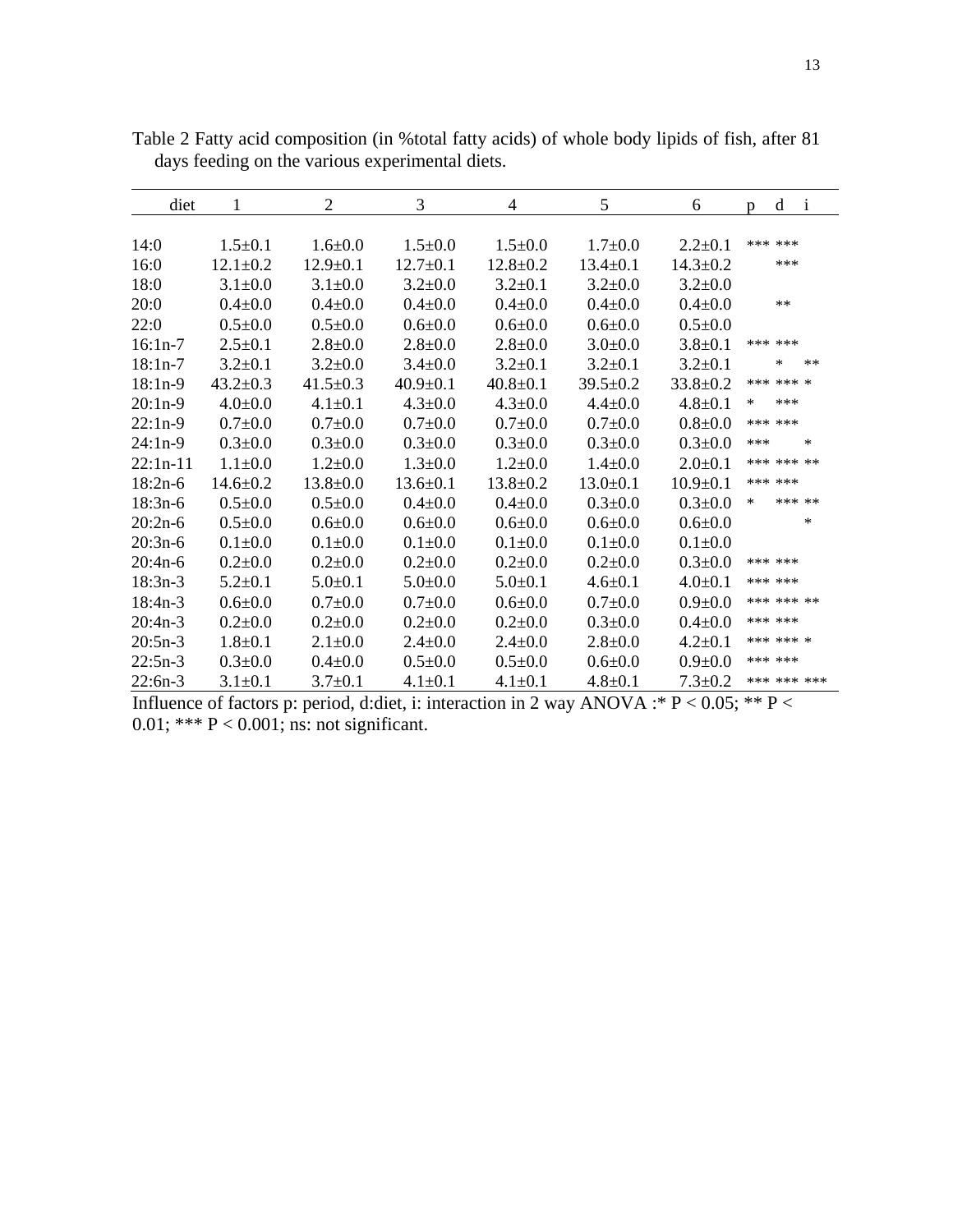| (perfouring and off days (perfouring b) feeding. |     |               |        |                 |                |             |                   |                |                 |                  |                   |                |     |           |              |          |     |       |      |
|--------------------------------------------------|-----|---------------|--------|-----------------|----------------|-------------|-------------------|----------------|-----------------|------------------|-------------------|----------------|-----|-----------|--------------|----------|-----|-------|------|
| Treatment                                        |     |               |        |                 | $\overline{2}$ |             | 3                 |                | $\overline{4}$  |                  | 5                 |                |     | 6         |              |          |     |       |      |
| diet                                             | dl  |               |        | d2              |                |             | d3                |                | d4              |                  | d5                |                | d6  |           |              |          |     |       |      |
| <b>RI</b> period                                 |     |               | 2      |                 |                | 2           |                   | $\overline{2}$ | 1               | $\boldsymbol{2}$ |                   | $\overline{2}$ |     |           | $\mathbf{2}$ | mse      |     | d     |      |
|                                                  |     |               |        |                 |                |             |                   |                |                 |                  |                   |                |     |           |              |          |     |       |      |
| 16:0                                             | 6.8 | 10.2          | 10.6   |                 | $7.3$ 12.0     | 11.8        | $7.5$ 11.4        | 11.7           | $7.8$ 11.3      | 11.7             | 8.2 11.8          | 12.5           |     | 9.4 14.0  | 13.6         | 0.4      |     | ***   |      |
| 18:0                                             |     | $1.8$ 2.9     | 2.9    | $1.8$ 3.1       |                | 3.0         | 1.8<br>3.1        | 3.1            | $1.8\,$<br>2.9  | 3.1              | 1.9<br><b>3.0</b> | 3.2            |     | $1.9$ 3.3 | 3.1          | 0.08     |     |       |      |
| 20:0                                             |     | $0.7$ 0.5     | 0.5    | $0.9$ 0.5       |                | 0.5         | 0.9<br>0.5        | 0.5            | 0.9<br>0.5      | 0.5              | $0.8$ 0.5         | 0.4            | 0.6 | 0.4       | 0.4          | 0.03     |     | $***$ |      |
| 22:0                                             |     | $1.5$ 0.8     | 0.7    | $1.6$ 0.8       |                | 0.7         | $1.5$ 0.8         | 0.7            | 1.5<br>0.8      | 0.7              | $1.5$ 0.8         | 0.7            |     | $1.5$ 0.7 | 0.7          | 0.03     | *** |       |      |
| $16:1n-7$                                        |     | $0.5$ 1.3     | 1.4    | $0.8$ 2.2       |                | 1.9         | $1.0$ 1.9         | 1.9            | 2.0<br>1.1      | 1.8              | $1.3$ 2.1         | 2.2            |     | $2.3$ 3.3 | 3.1          | 0.14     |     | ***   |      |
| $18:1n-7$                                        |     | $2.6$ 3.3     | 3.2    | $2.6$ 3.2       |                | 3.1         | 2.6<br><b>3.0</b> | 3.3            | 3.0<br>2.6      | 3.1              | $2.5$ 3.2         | 3.1            |     | $2.5$ 3.2 | 3.1          | 0.06     |     |       | $**$ |
| $18:1n-9$                                        |     | 50.6 50.5     | 50.6   |                 | 47.8 47.3      | 47.7        | 46.8<br>46.4      | 46.5           | 45.2<br>46.0    | 46.8             | 43.8 44.5         | 45.1           |     | 35.7 37.5 | 38.1         | 0.5      |     | ***   |      |
| $20:1n-9$                                        |     | $3.0$ 3.9     | 3.8    | 3.3             | 4.2            | 3.9         | 3.4<br>4.1        | 4.2            | 3.5<br>4.3      | 4.1              | $3.7$ 4.5         | 4.3            | 4.5 | 4.7       | 4.8          | 0.08     |     | ***   |      |
| $22:1n-11$                                       |     | $0.7$ 0.1     | 0.1    | $0.9$ 0.5       |                | 0.4         | 1.1<br>0.6        | 0.6            | 1.3<br>0.7      | 0.5              | $1.5$ 0.7         | 0.7            |     | $2.5$ 1.5 | 1.4          | $0.06$ * |     | ***   |      |
| $18:2n-6$                                        |     | 19.6 17.8     | 17.4   |                 | 18.7 15.5      | <b>16.1</b> | 18.3 15.8         | 15.6           | 17.6 15.8       | <b>16.1</b>      | 17.2 15.6         | <b>15.0</b>    |     | 14.4 12.0 | 12.4         | 0.3      |     | ***   |      |
| $18:3n-6$                                        |     | $0.0\;\;$ 0.6 | 0.6    | $0.1$ 0.4       |                | 0.6         | 0.1<br>0.4        | 0.5            | $0.1 \quad 0.4$ | 0.4              | $0.1$ 0.3         | 0.4            |     | $0.1$ 0.3 | 0.3          | 0.04     |     | ***   | $**$ |
|                                                  |     |               | 0.5    |                 |                |             |                   | 0.6            |                 | 0.6              |                   | 0.6            |     | 0.5       |              |          |     |       | $**$ |
| $20:2n-6$                                        |     | $0.2$ 0.7     |        | $0.2 \quad 0.5$ |                | 0.6         | 0.2<br>0.6        |                | 0.2<br>0.5      |                  | 0.6<br>0.3        |                | 0.3 |           | 0.6          | 0.03     |     | ***   |      |
| $20:4n-6$                                        | 0.1 | 0.0           | 0.0    | 0.1             | 0.0            | 0.0         | 0.1<br>0.1        | 0.1            | 0.1<br>0.1      | 0.1              | $0.2$ 0.1         | 0.1            | 0.3 | 0.3       | 0.2          | 0.02     |     |       |      |
| $18:3n-3$                                        | 7.9 | 6.6           | 6.4    | 7.4             | 5.8            | 6.1         | 7.3<br>6.0        | 5.9            | 7.1<br>6.0      | 6.0              | 6.8 5.8           | 5.5            | 5.6 | 4.6       | 4.7          | 0.16     |     | ***   |      |
| $18:4n-3$                                        | 0.1 | 0.2           | 0.2    | 0.3             | 0.4            | 0.3         | 0.3<br>0.3        | 0.4            | 0.4<br>0.4      | 0.3              | 0.5<br>0.4        | 0.4            | 0.9 | 0.6       | 0.7          | 0.04     |     | ***   |      |
| $20:4n-3$                                        |     | $0.0\ 0.0$    | 0.0    | $0.1$ 0.1       |                | 0.1         | 0.1<br>0.1        | 0.1            | $0.2\,$<br>0.1  | 0.1              | $0.2 \quad 0.2$   | 0.2            |     | $0.4$ 0.3 | 0.3          | 0.02     |     | ***   |      |
| $20:5n-3$                                        | 0.5 | $-0.3$        | 0.0    | $1.4$ 0.6       |                | 0.6         | 1.7<br>0.9        | 1.0            | $2.1\quad1.0$   | 0.9              | $2.4$ 1.3         | 1.4            |     | $4.7$ 3.2 | 3.2          | 0.12     |     | ***   |      |
| $22:5n-3$                                        | 0.1 | $-0.1$        | $-0.1$ | $0.2$ 0.1       |                | 0.1         | 0.3<br>0.2        | 0.2            | 0.2<br>0.4      | 0.2              | $0.4$ 0.3         | 0.3            | 0.9 | 0.7       | 0.7          | 0.03     |     | ***   |      |
| $22:6n-3$                                        | 0.9 | $-0.2$        | $-0.1$ | $1.9$ 1.1       |                | 1.0         | $2.5$ 1.7         | 1.7            | $3.0\;\;2.0$    | 1.6              | $3.6$ 2.3         | 2.4            |     | $7.0$ 5.4 | 5.5          | 0.2      |     | ***   |      |

Table 3 : Comparison of fatty acid content in diets (in italic) and relative incorporation (RI) calculated from fish composition after 52 (period 1) and 84 days (period 2) of feeding.

Influence of factors p: period, d:diet, i: interaction in 2 way ANOVA :\*  $P < 0.05$ ; \*\*  $P < 0.01$ ; \*\*\*  $P < 0.001$ ; ns: not significant.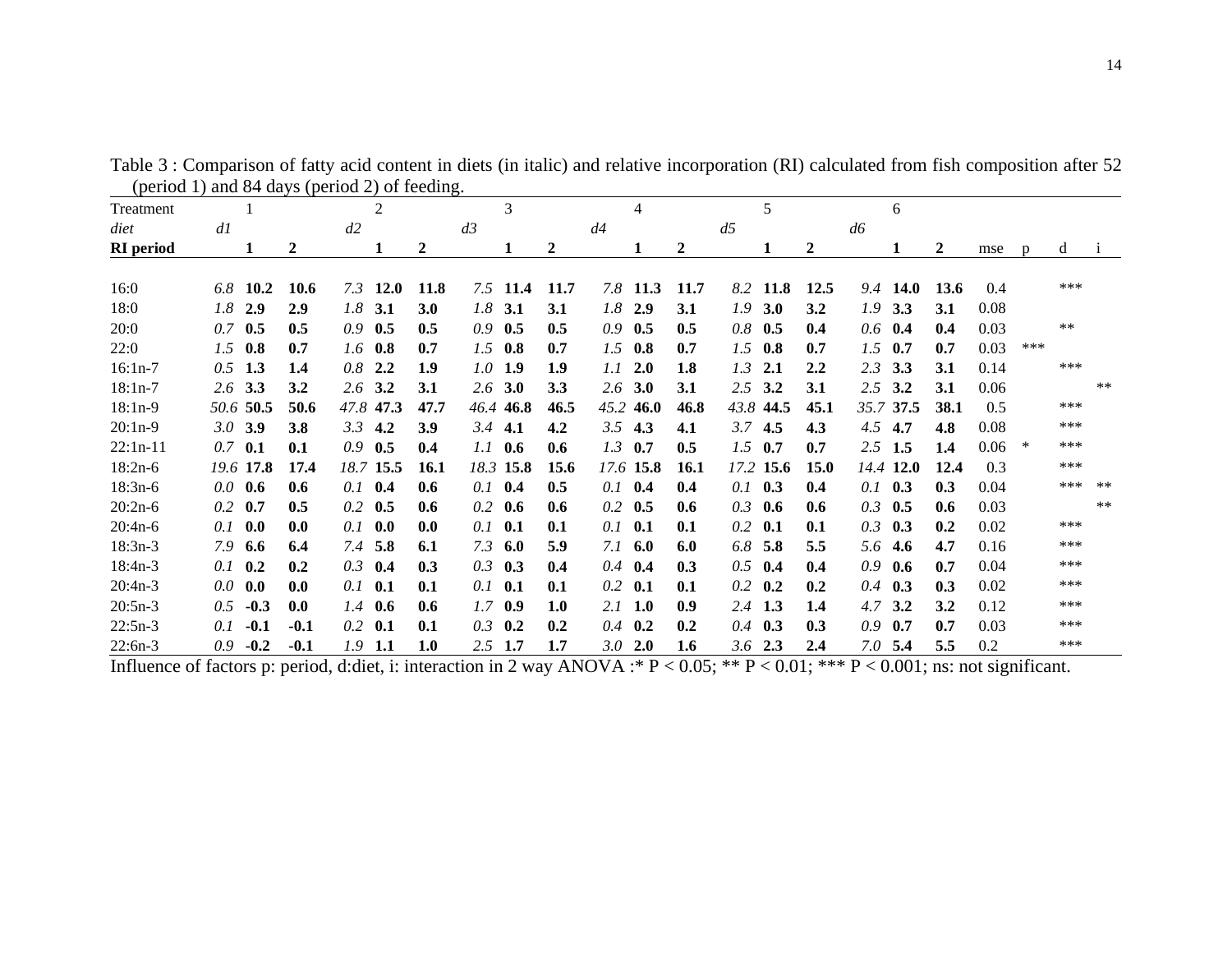|            | хедезэюн өсгүүссн тулан үе тисл роганон ана тану аста нь с |       |
|------------|------------------------------------------------------------|-------|
| Fatty acid | Regression                                                 | $R^2$ |
| $22:6n-3$  | $y=0.886x -0.743*$                                         | 0.938 |
| $20:5n-3$  | $y=0.791x - 0.512*$                                        | 0.934 |
| $18:1n-9$  | $y=0.828x + 8.420$                                         | 0.909 |
| $20:4n-6$  | $y=1.072x - 0.063*$                                        | 0.807 |
| $18:2n-6$  | $y=0.946x -1.270$                                          | 0.758 |
| $18:3n-3$  | $y=0.764x + 0.433$                                         | 0.679 |
| 16:0       | $y=1.175x + 2.674$                                         | 0.511 |

Regression between Relative Incorporation and fatty acid in diets (n=36)

 $*$  indicate orginin significantly different from  $\overline{0}$ 

Table 4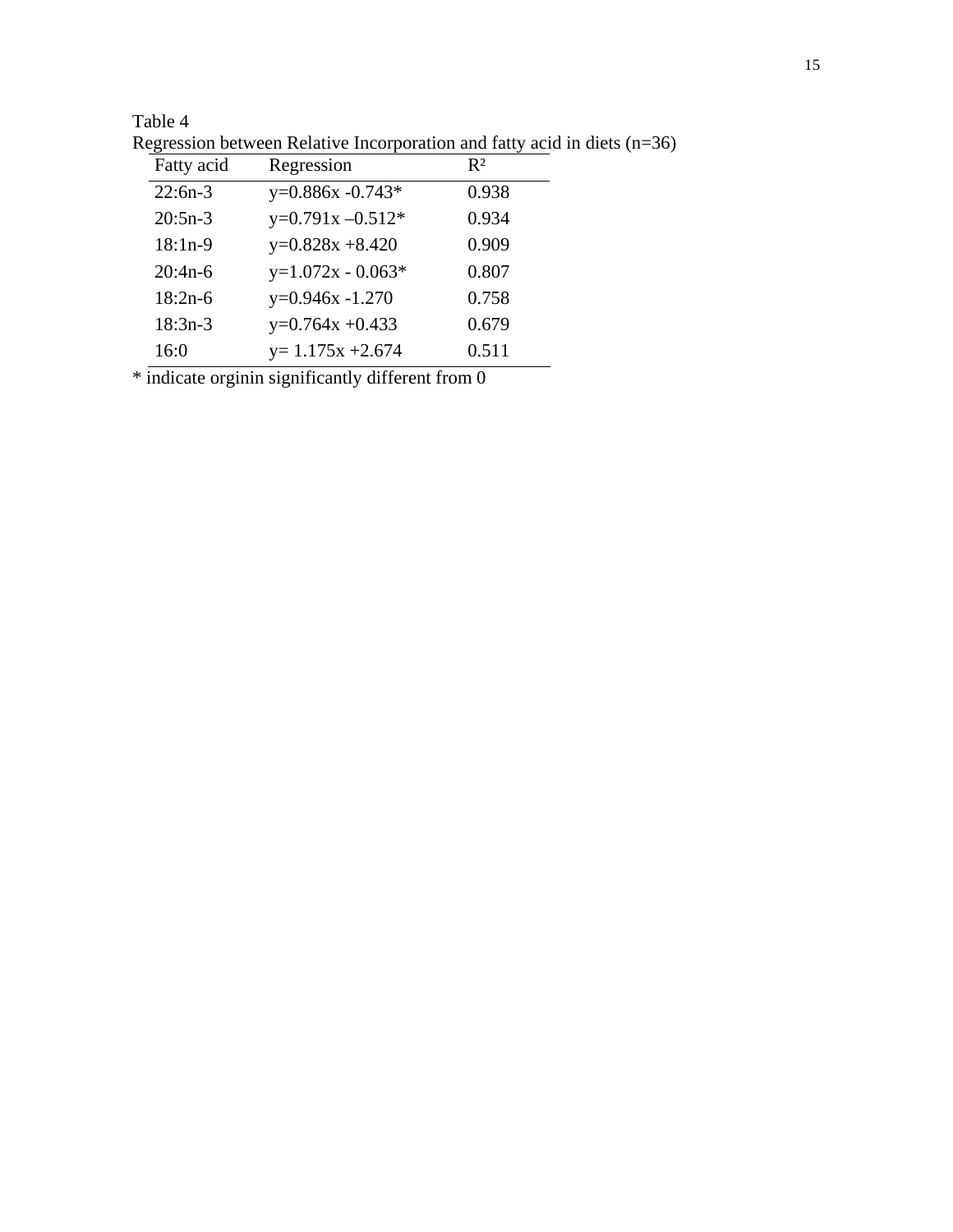

Fig.1 : Apparent retention of fatty acids (quantities retained/quantity ingested), mean value pooling treatments 2 to 6. Error bars represent variability among treatments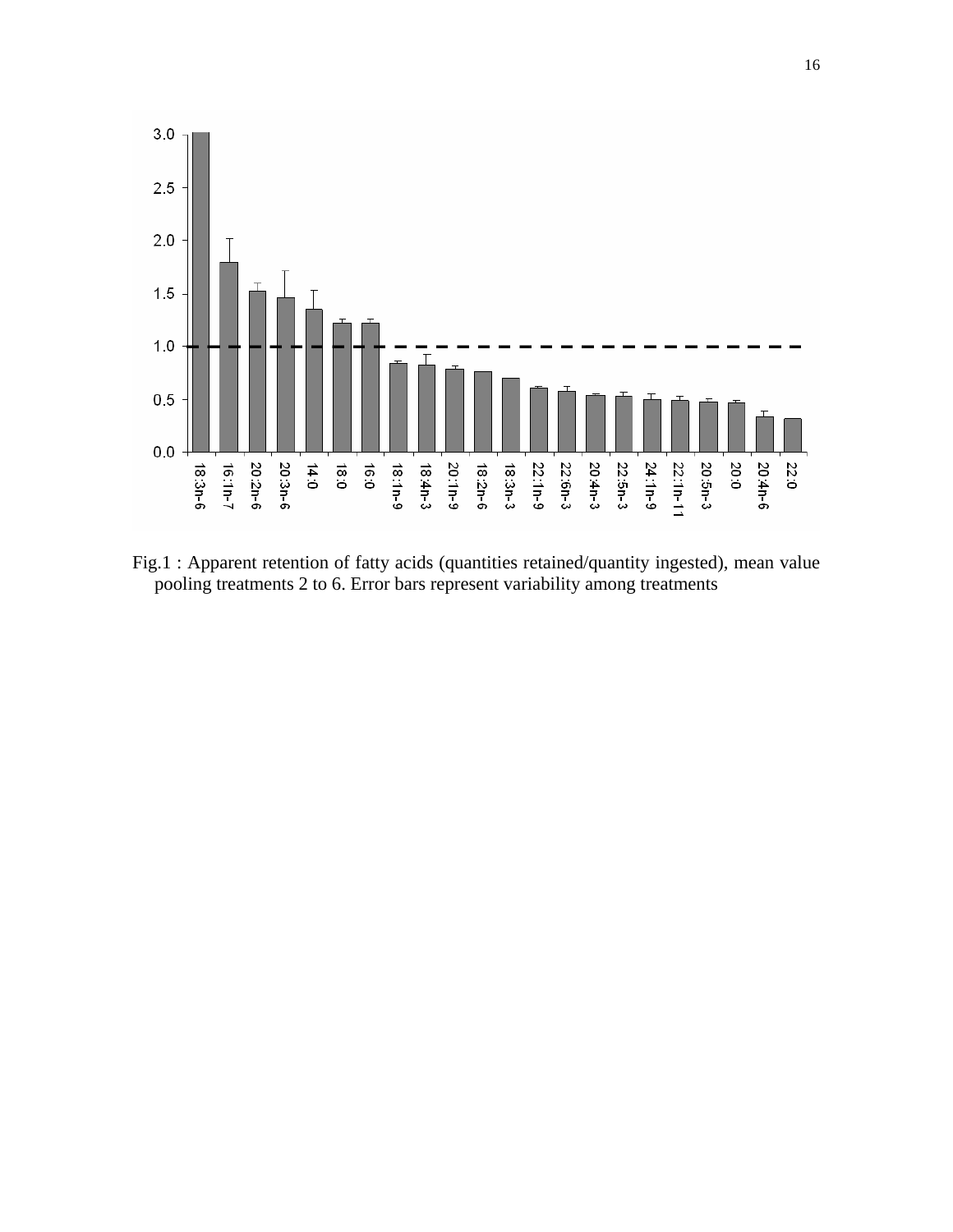

Fig. 2: Apparent retention of n-3 and n-6 fatty acids, comparing the various treatments. Different letters indicate that treatments are significantly different  $(P < 0.05)$ .